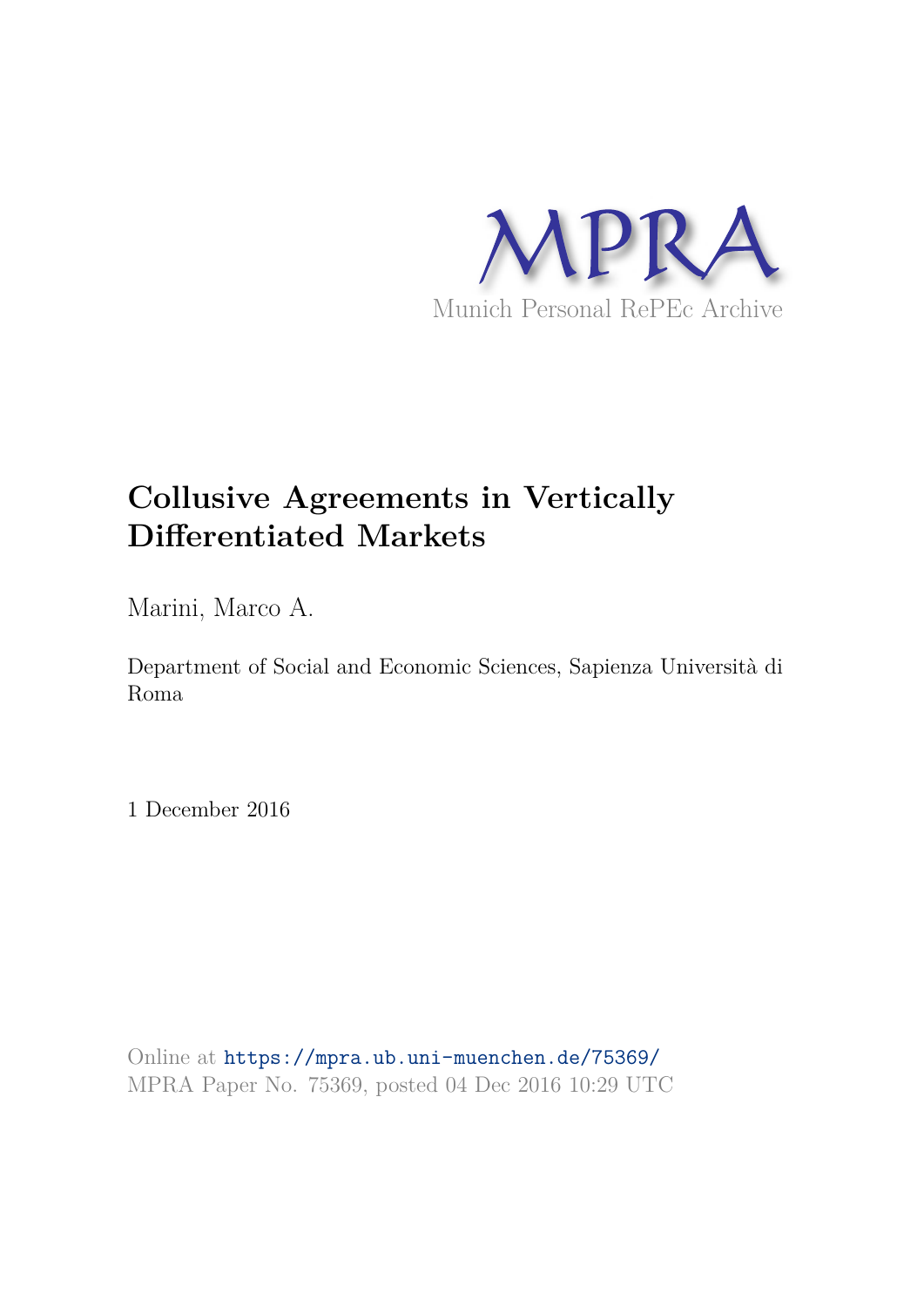# Accepted Manuscript in production with the Publisher

 Chapter 23 Collusive Agreements in Vertically Differentiated Markets in Handbook of Game Theory and Industrial Organization, Luis C. Corchon and Marco A. Marini (eds.), Edward Elgar

Marco A. Marini<sup>1</sup>

June 2016<sup>2</sup>.

<sup>1</sup>University of Rome La Sapienza. marini@dis.uniroma1.it.

<sup>2</sup>This survey mainly stems from the joint research recently conducted with Jean Gabszewicz and Ornella Tarola on the topic of collusion in vertically differentiated markets. I am largely indebted with them for many intense discussions on this topic. I. am also very grateful for valuable discussions and suggestions to Rabah Amir, Maria Rosa Battaggion, Luca Benvenuti, Sergio Currarini, Alberto De Santis, Michael Kopel, SÈbastien Mitraille, Michele Polo, Giorgio Rodano and the participants to seminars at the University of Milan, Universidad Carlos III of Madrid, Nova Universidade de Lisboa and Università di Rome La Sapienza. I gratefully acknoledge the financial support from CIRIEC International, Liége, Belgium.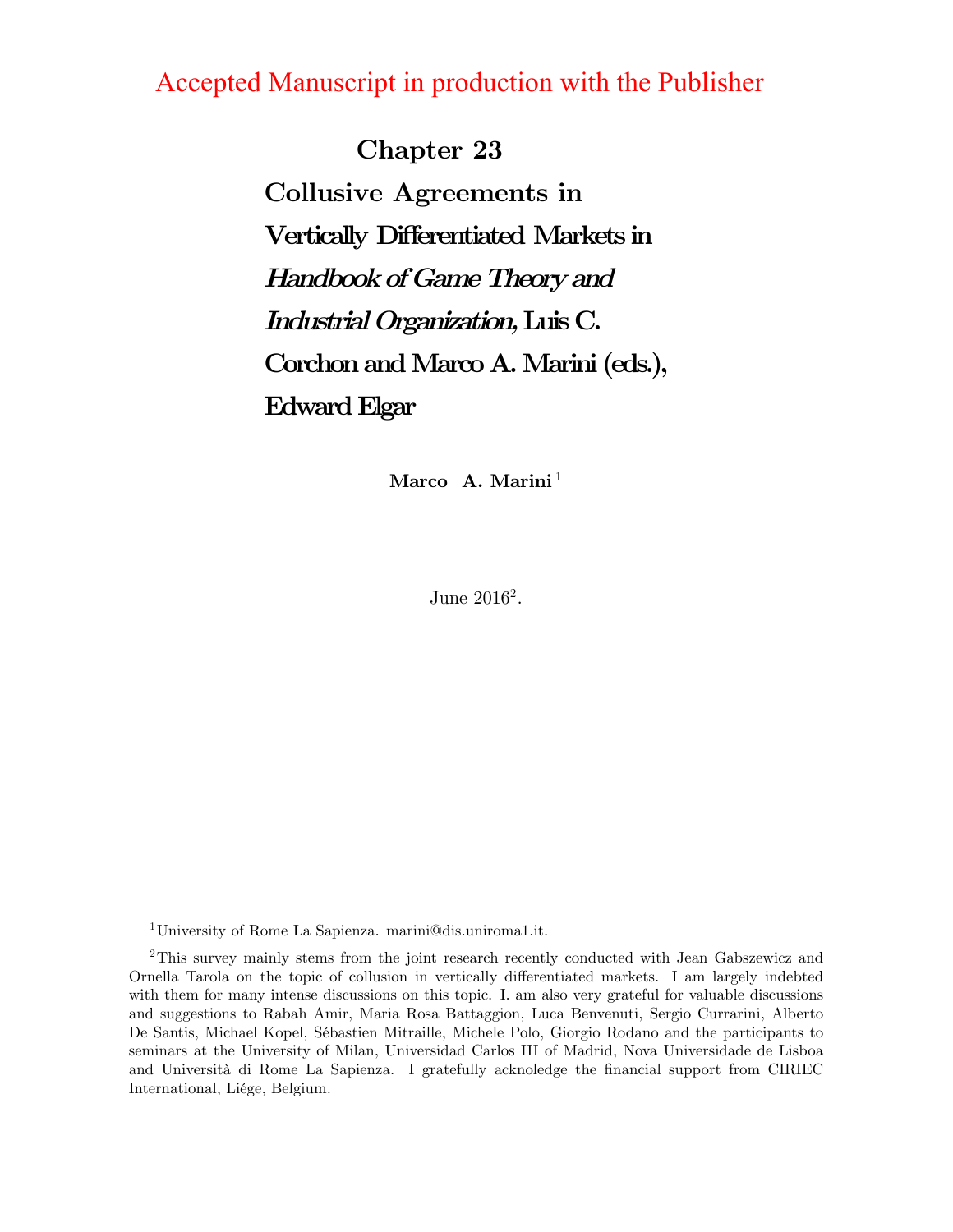### Abstract

This survey introduces a number of game-theoretic tools to model collusive agreements among firms in vertically differentiated markets. I firstly review some classical literature on collusion between two firms producing goods of exogenous different qualities. I then extend the analysis to a *n*-firm vertically differentiated market to study the incentive to form either a whole market alliance or partial alliances made of subsets of consecutive Örms in order to collude in prices. Within this framework I explore the price behaviour of groups of colluding Örms and their incentive to either pruning or proliferating their products. It is shown that a selective pruning within the cartel always occurs. Moreover, by associating a partition function game to the *n*-firm vertically differentiated market, it can be shown that a sufficient condition for the cooperative (or coalitional) stability of the whole industry cartel is is the equidistance of firms' products along the quality spectrum. Without this property, and in presence of large quality differences, collusive agreements easily loose their stability. In addition, introducing a standard infinitely repeated-game approach, I show that an increase in the number of firms in the market may have contradictory effects on the incentive of firms to collude: it can make collusion *easier* for bottom and intermediate firms and *harder* for the top quality firm. Finally, by means of a three-Örm example, I consider the case in which alliances can set endogenously qualities, prices and number of variants on sale. I show that, in every formed coalition, (i) market pruning dominates product proliferation and (ii) partial cartelisation always arises in equilibrium, with the bottom quality firm always belonging to the alliance

Keywords: Vertically differentiated market, price collusion, product pruning, product proliferation, endogenous qualities, endogenous alliance formation, coalition structures, grand coalition, coalition stability, core, simultaneous and sequential game of coalition formation.

JEL Classification: D42, D43, L1, L12, L13, L41.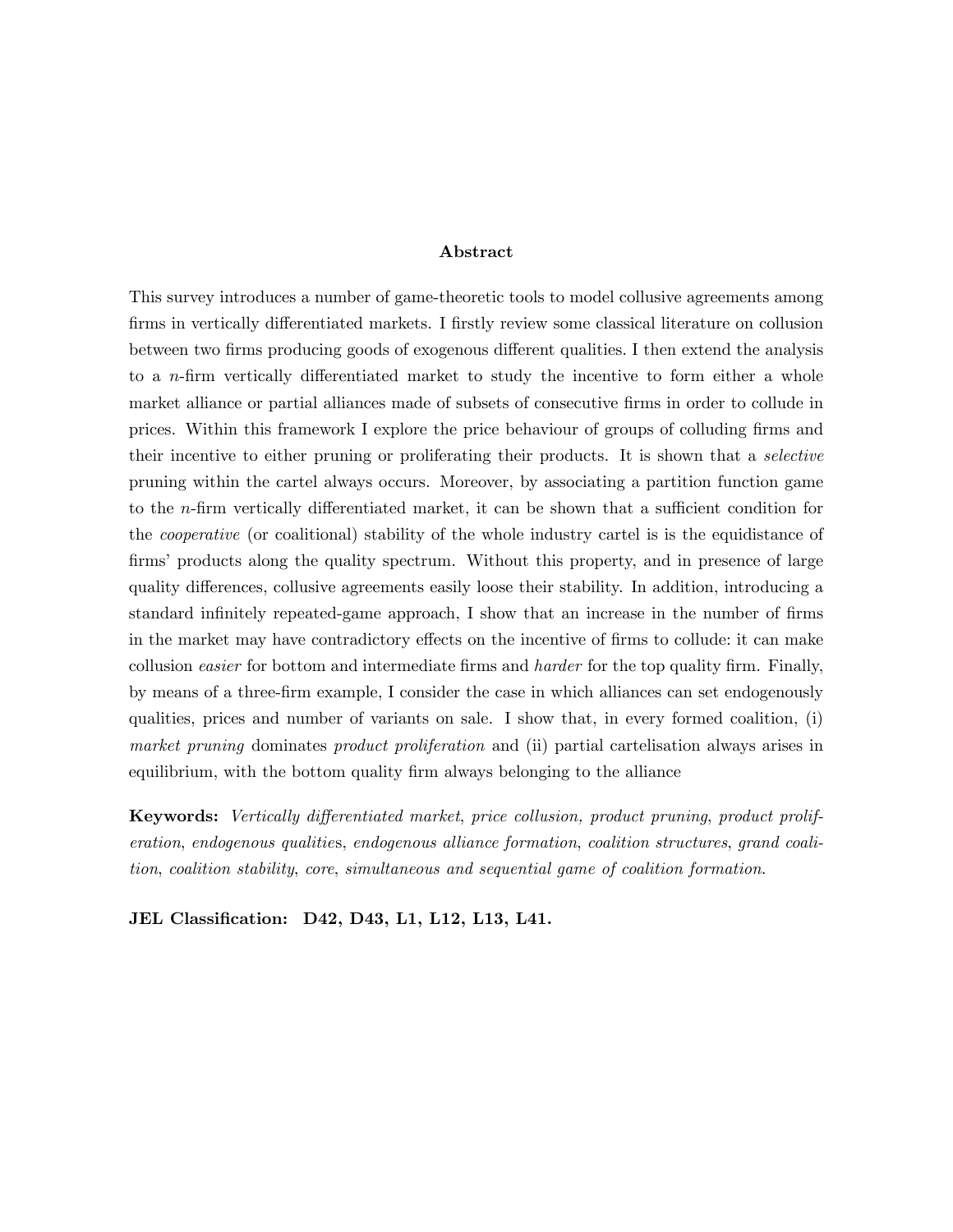### 1 Introduction

This survey primarily focusses on the incentives of firms to sign collusive agreements in vertically differentiated markets as, for instance, in cartels, mergers and alliances. It also studies the effects of collusion on market prices and qualities.

The relationship between mergers and price-quality combinations has recently attracted increasing attention in empirical and theoretical I. O. literature.<sup>1</sup> On the empirical ground, Berry and Waldfogel (2001) found for instance a negative correlation between merging operations and number of existing radio stations with, in addition, an observed increase in radio formats varieties related to mergers. Sweeting (2010) and George (2007) reported similar evidence for U.S. radio music industry and Fan (2013) for U.S. newspapers market. In airline industries, Peters (2006) observed a reduction of áight frequency in those market segments in which merging carriers compete most, while Mazzeo (2003) showed a deterioration of on-time performances following airline mergers.

In this chapter we introduce a number of game-theoretic tools which can be used to model firm collusive agreements in vertically differentiated markets. Section 2 quickly reviews the initial literature on price collusion in two-firm differentiated markets. Section 3 introduces a  $n$ -firm vertically differentiated market to study in more detail the incentives of firms to form either the whole market cartel or partial cartels made of a subsets of adjacent firms in the product space, with the aim to collude in prices. This exercise allows us to characterize the price behaviour of alliances by looking, in particular, at the behaviour of what we denote, in turn, bottom, intermediate and top cartels, with this meaning arbitrary cartels including, respectively, the bottom or the top quality firm (in the *bottom* and top cartel, respectively) or none of them (in the *intermediate* cartel). It can be shown that at the price equilibrium for any top or intermediate cartel only two variants remain on sale from the cartel, the highest and the lowest quality good produced by the cartel. On the other hand, in any bottom cartel, only one variant remains on sale, namely the highest quality among those produced ex ante by the cartel. The remaining sections focus on the stability of collusion. Section 4, by associating a partition function game to the  $n$ -firm vertically differentiated market shows as a sufficient condition for the coalitional stability of the whole industry cartel is the *equidistance* of all firms' qualities. Without this feature, and in presence of highly asymmetric quality gaps, collusive agreements may be easily become unstable. Section 5 introduces a standard infinite horizon game to show

<sup>&</sup>lt;sup>1</sup> Among the others, Mazzeo 2002, Crawford and Shum 2006, Gandhi et al. 2008, Draganska et al. 2009, Chu 2010, Byrne 2012, Fan 2013, Lee 2013.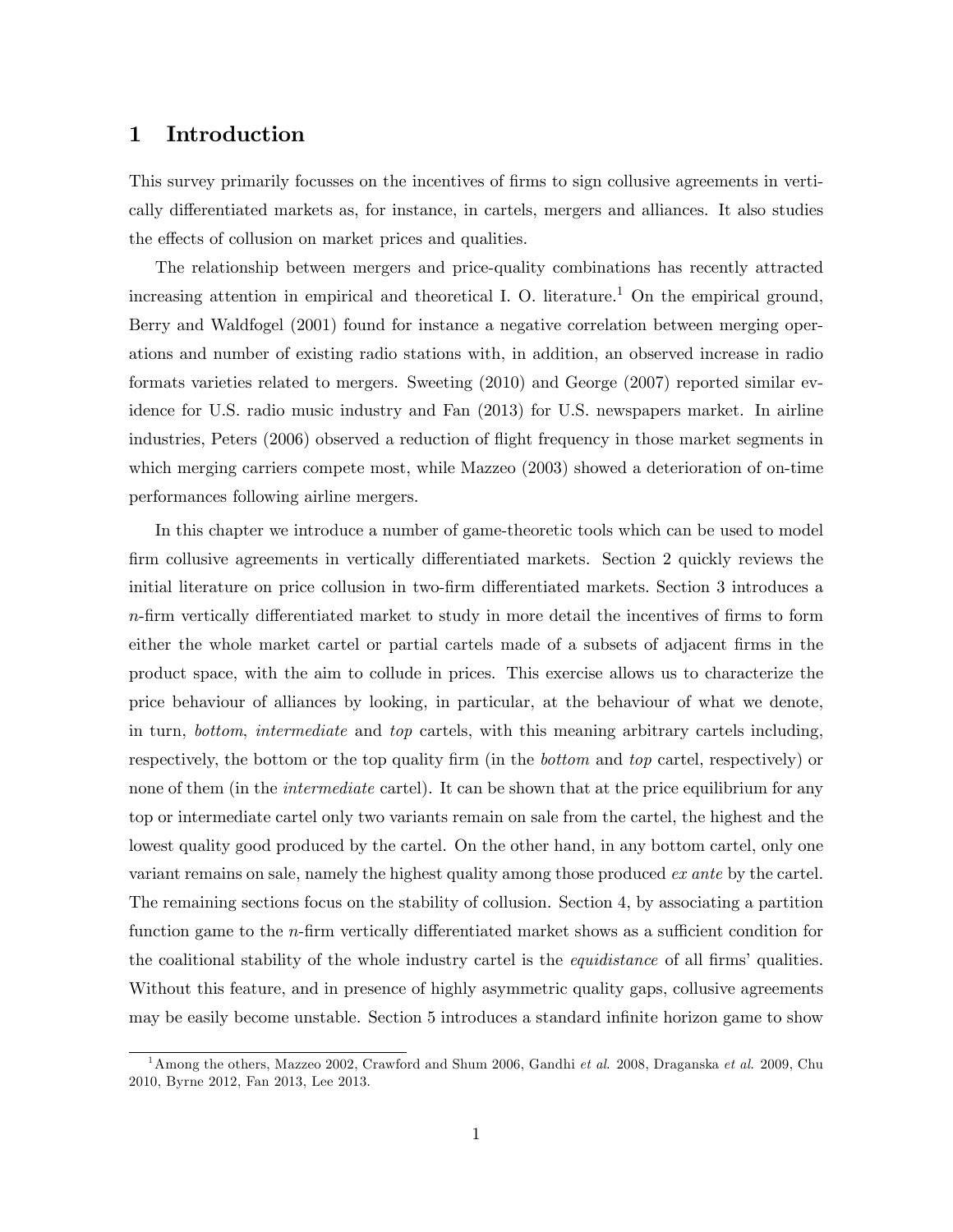that an increase in the number of firms in the market may have contradictory effects on the incentive of firms to collude: collusion may become *easier* for bottom and intermediate firms and *harder* for the top quality firm. Finally, in Section 6, by means of a three-firm example, I consider the case in which colluding firms can also decide endogenously their quality and price combinations. In such case, once merged, firms are allowed to optimally reshape their qualities and prices according to the new market structure. From this, it can be checked whether full or partial cartelisations can be sustained as a subgame perfect equilibria of the whole game, which now includes a coalition formation process taking place at the first stage. For this model we show that partial cartelisation always arises in equilibrium with the bottom quality firm always belonging to the formed cartel. Section 7 concludes.

## 2 Collusion in a Vertically Differentiated Duopoly

In his seminal paper Hackner (1994) analyses the relationship between collusion and vertical product differentiation in an infinitely repeated duopoly framework. The main issue here is to see whether price collusion is more or less likely to be sustained when the quality gap between firms' products is higher. It is shown that the monopoly pricing is more easily reachable when products are closer along the quality ladder. Also, among the two Örms, the top quality Örm is the one possessing the highest incentive to break a collusive agreement. This is because with a large quality gap the profit of the top quality firm is high even without collusion, and this makes the incentive to collude for this firm weaker than for the bottom quality firm. In a related paper, Ecchia and Lambertini (1997) study how the stability of price collusion in a vertically differentiated duopoly can be affected by the introduction of a minimum quality standard. The presence of a welfare-maximizing minimum quality standard can make the full collusive agreement harder to sustain. This is because the quality standard decreases the product differentiation providing the bottom quality firm with a stronger temptation to defect.<sup>2</sup>

from the above analyses, two things can be noticed. The first is that, in both models considered above, the degree of product differentiation does not change after a coalition has formed, since the collusive behavior is restricted to pricing. This assumption is a natural entry point in the literature on cartel stability under product differentiation, as it enables to disentangle the effect of quality gap on the stability of cartels. Further, conceiving collusion in terms of pricing is particularly reasonable from a short-run perspective. Still, it leaves

 $2$ The contradictory results among the two papers mainly depends on their different cost assumtions.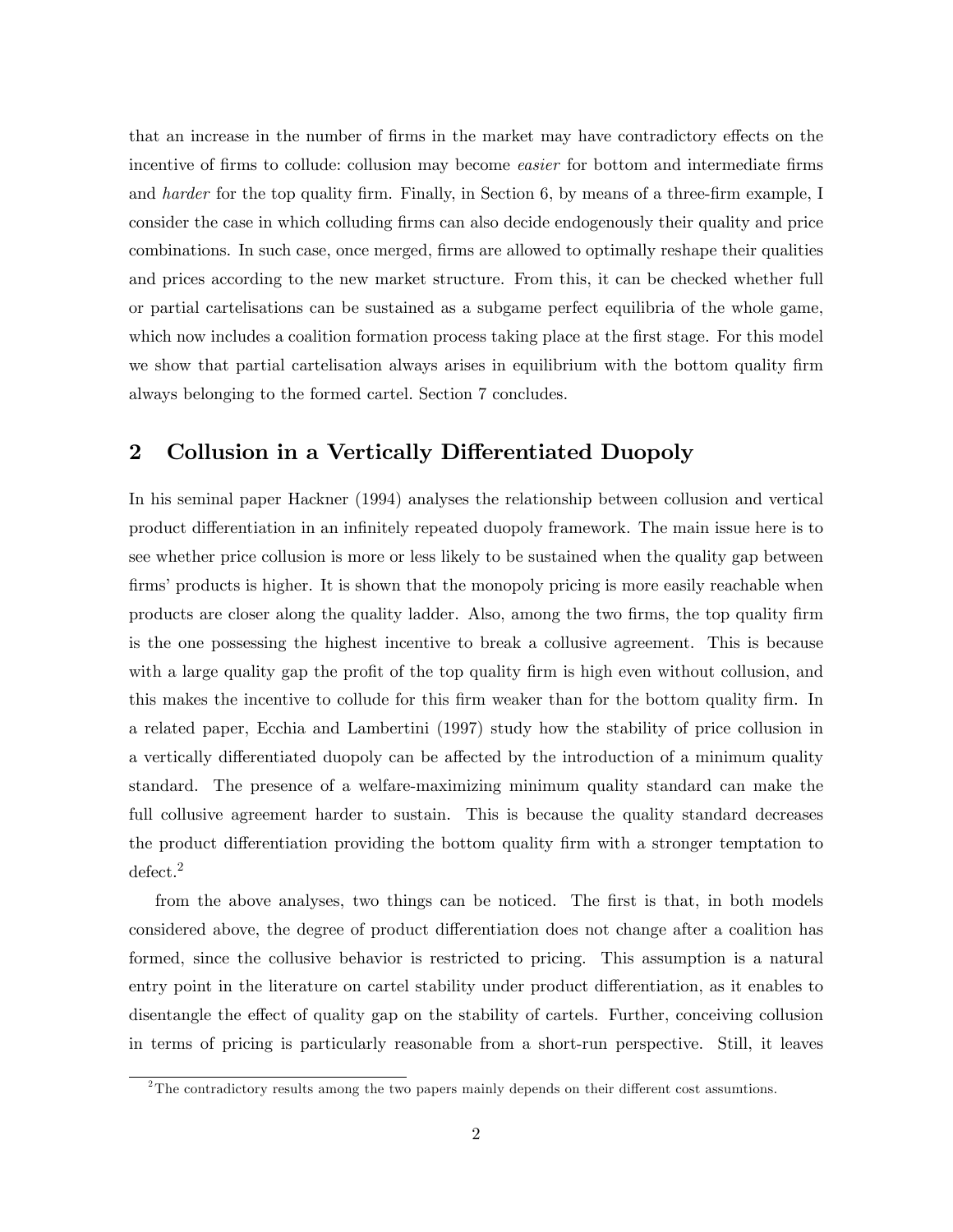unexplored a companion question, namely the effect of the cartel on product differentiation. This analysis could be particularly pregnant in a long-run perspective since one cannot exclude that in a more extended time span a coalition (typically a cartel or a merger) entails structural changes, such as relocations of production facilities, or adjustment in the product range and quality.

The second is, instead, that in both papers the market is duopolistic and, as a result, any cooperation between the two firms implies by definition a full market cartelisation. There exist remarkable examples in which firms form partial alliances (i.e. those including a subset of Örms in the market) rather than the whole market coalition. Actually, In partial alliances colluding firms can still compete against rival firms outside the coalition, and the effects of partial alliances or mergers are not equivalent to those observed when all Örms mimic the behaviour of a monopolist.

Lambertini (2000) explores how cartel stability can be connected to the R&D activity in a duopoly in which the collusive quality choice may occur either under price or quantitysetting behaviour.<sup>3</sup> The issue concerning the alliance formation with more than two firms in a vertically differentiated market remain, however, unexplored, as also the effect of partial collusion on market equilibrium. Scarpa (1998) models a vertical differentiation market with three firms competing in quality and prices.<sup>4</sup> In particular, he considers the role of a minimum quality standard, and highlights how the demand level of each firm in a vertically differentiated market only depends on quality and price of adjacent firms in the product space. Indeed, since only adjacent variants compete against each other, under partial collusion defining the optimal set of products to market requires to put in balance the cannibalization effect that a variant produced by the coalition exerts within the coalition with the possibility that this variant steals consumers from the rival firms (stealing effect).

Other related papers are those by Lommerud and Sorgard (1997), Gandhi et al. (2008), Chen and Schwartz  $(2013)$  and Brekke *et al.*  $(2014)$ , all devoted to the analysis of price-quality post-merger re-positioning.<sup>5</sup> The first paper is inspired by Salant *et al.* (1983) and Deneckere and Davidson (1985) and it is devoted to evaluate the profitability of a merger under both Cournot and Bertrand competition. The authors assume that the market is initially populated

 $3A$  different strand of literature considers the possible impacts of R&D joint ventures on product market collusion. See on this, Martin (1995), Lambertini et al. (2002) and Marini et al. (2014).

 $^{4}$  recently Pezzino (2010) develops the same model under quantity competition. Cesi (2010) studies the effect of two-Örm mergers in a three-Örm market in presence of a social-welfare maximizing minimum quality standard.

 $5$ Other recent papers by Mazzeo (2002), Einav (2003) and Seim (2006) look at the price-quality strategies decided by industry entrants.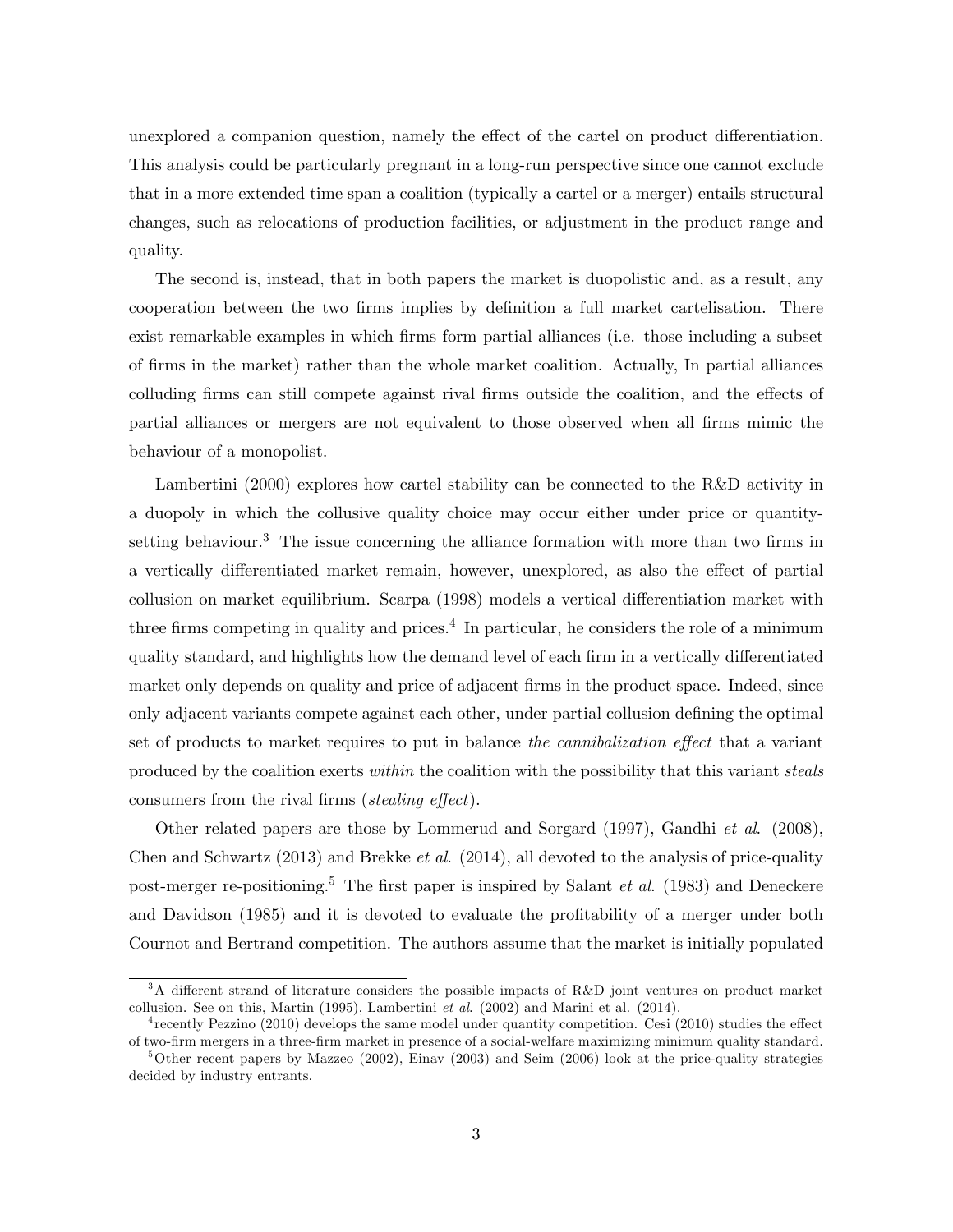by three firms and, therefore, two firms can merge and decide on the number of brands to market. When the fixed cost of marketing a brand is 'high', the merged entity reduces its product range. This increases the profitability of mergers both under Bertrand and Cournot competition due to reduced marketing costs. With a 'low' cost of marketing, the effect on the product range depends both on the nature of competition and on the degree of product differentiation. For example, under Cournot or Bertrand competition and sufficiently differentiated products, the non-merging firm finds profitable to introduce a new brand, thereby damaging the merged entity. In order to highlight the impact of a merger on non-price competition, Gandhi *et al.* (2008) assume instead that Örms can instantaneously and costlessly reposition their products after a merger, thereby choosing both price and location in a Hotelling market. They show that after a merger the products are repositioned away from each other to reduce the resulting cannibalization effect. Consequently, non-merging substitutes are repositioned between the merged products and, after all these location strategies, the merged firm's incentive to raise prices decreases. Similarly, in a Hotelling framework, Chen and Schwartz (2013) analyse the incentive for firms to introduce a product innovation when proposing a merger-to-monopoly. In contrast to Arrow's finding for process innovation, where the monopolist never undertakes  $R&D$  efforts to innovate, in this paper the incentive to invest in incremental product innovations can be higher for the merged entity (a monopolist) than for a rival facing competition from the existing good. Indeed, the monopolist can coordinate the pricing of the two products overcompensating the erosion of profits coming from cannibalization. In a spatial competition model  $\dot{a}$  la Salop with three *ex ante* identical firms, Brekke *et al.* (2014) show that any twofirm merger reduces its product quality whereas the non-merging firm responds increasing its quality. Final prices can either increase or decrease according to the responsiveness of demand functions. Moreover, it is shown that if a merger entails the closure of one of the two merged firms, this always leads to higher qualities and prices for all firms in the market.

### 3 Collusion in a  $n$ -firm Vertically Differentiated Market

As underlined above, although easily interpretable, a two-firm vertically differentiated market possesses a few limitations and does not allow a full-áedged analysis of market partial cartelisation. Therefore, in this first modelling section we simply extend a traditional model  $\dot{a}$  la Mussa and Rosen  $(1978)$  and Gabszewicz and Thisse  $(1979)$  to a *n*-firm market in order to see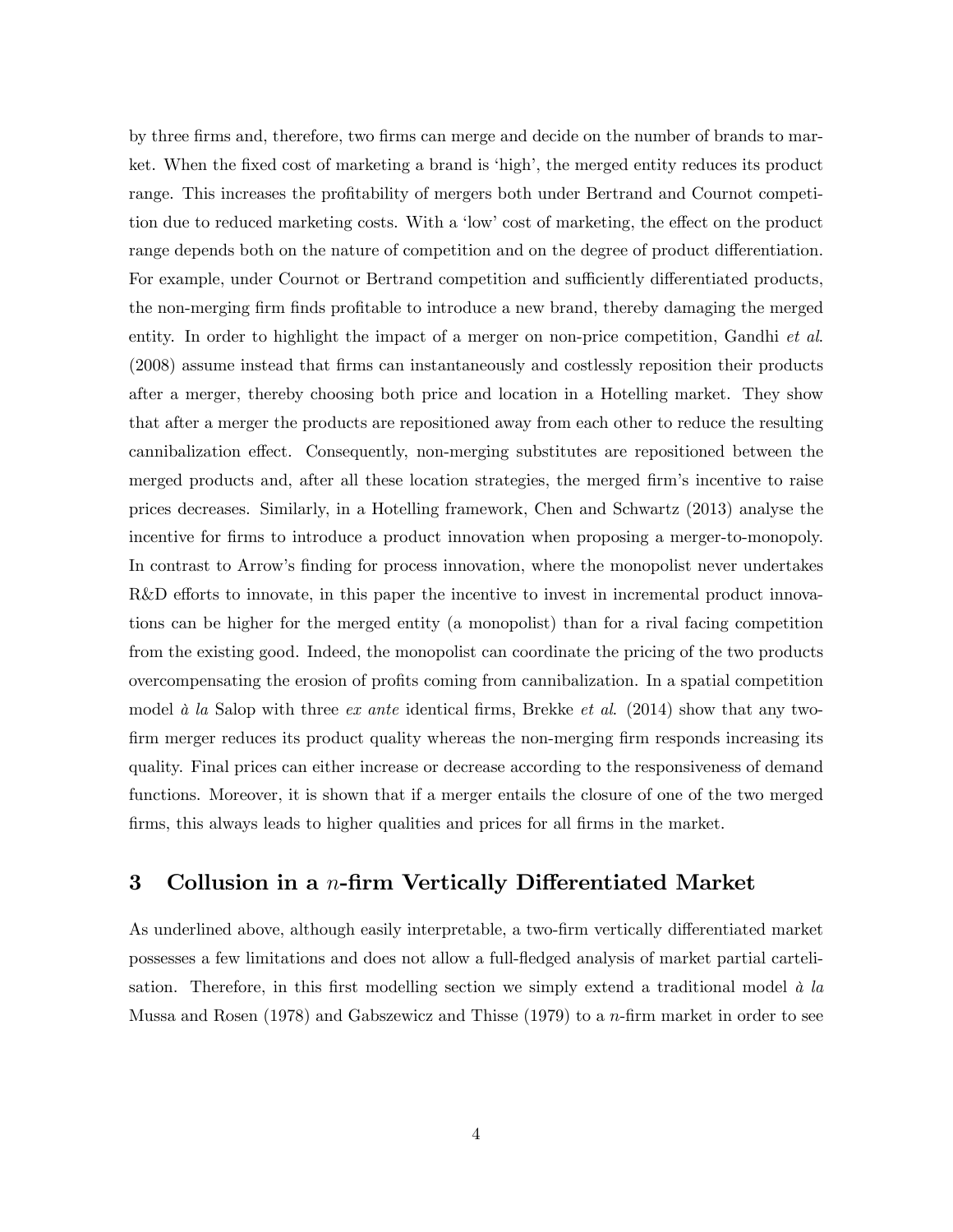the main implications in terms of pricing behaviour under collusion. $<sup>6</sup>$ </sup>

Let n firms  $k = 1, 2, ..., n$  supply n different quality variants  $q_1, q_2, ..., q_n$  with  $q_k \in (0, \infty)$ and  $q_n > q_{n-1} > ... > q_1$  to a population of consumers. As in Mussa and Rosen (1978) and Gabszewicz and Thisse (1979) consumers are indexed by  $\theta$  and uniformly distributed in the interval  $[0, \beta]$ , with  $\beta < \infty$ . As usual, the parameter  $\theta$  captures consumers' willingness to pay for quality: the higher  $\theta$ , the higher the baseline utility gained when consuming variant  $q_k$  of the product. Each consumer can either buy one unit of a variant or not buying at all. Formally, a simple way to represent consumer's utility is

$$
U(\theta) = \begin{cases} \theta q_k - p_k \text{ when buying variant } k \\ 0 \text{ when not buying.} \end{cases}
$$
 (1)

where  $p_k$  is the price set by firm k, such that  $p_k \in [0, \bar{p}]$ , where  $0 < \bar{p} < \infty$  is a given upper bound on prices. From the above formulation, the marginal consumer buying variant  $k = 1$  is

$$
\theta_1=\frac{p_1}{q_1},
$$

and the market is partially uncovered, with some consumers excluded from buying even the bottom-quality variant. In general, the consumer indifferent between buying variant  $k-1$  and k for  $k = 2, 3, ..., n$  is

$$
\theta_k = \frac{p_k - p_{k-1}}{q_k - q_{k-1}}.
$$

where  $p_k > p_{k-1}$  for every  $k = 1, 2, 3, ..., n$ . For the time being, we assume that product qualities are exogenously given and we disregard costs to simplify calculations.<sup>7</sup>

When considering price competition, the payoffs of all firms can be easily characterized by describing the payoff of three types of firms in the quality spectrum: (i) top quality, (ii) intermediate quality and (iii) bottom quality firm. The top quality firm (denoted  $k = n$ ) sets a price  $p_n$  to maximize its profit

$$
\Pi_n = D_n p_n = \left(\beta - \frac{p_n - p_{n-1}}{q_n - q_{n-1}}\right) p_n.
$$
\n
$$
(2)
$$

 ${}^{6}$ In their seminal paper Gabszewicz and Thisse (1980) introduce a *n*-firm model of vertically differentiated firms under the assumption of *equispaced* products.

<sup>&</sup>lt;sup>7</sup>The existence of quality fixed costs does not alter the nature of the results obtained here.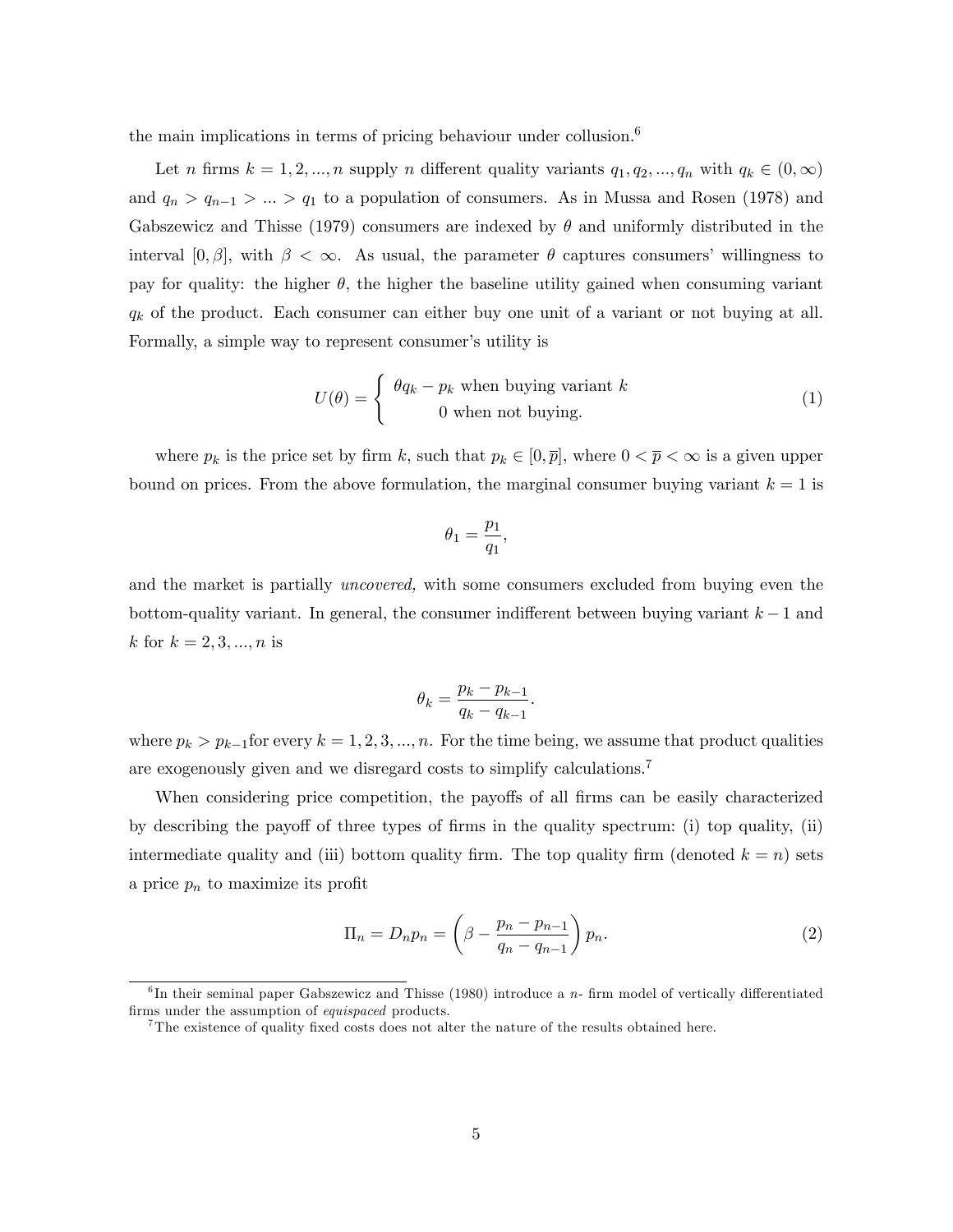Conversely, every intermediate firm  $k = 2, 3, ..., n - 1$  maximizes

$$
\Pi_k = D_k p_k = \left(\frac{p_{k+1} - p_k}{q_{k+1} - q_k} - \frac{p_k - p_{k-1}}{q_k - q_{k-1}}\right) p_k.
$$
\n(3)

Finally, the bottom-quality firm  $(k = 1)$ , maximizes

$$
\Pi_1 = D_1 p_1 = \left(\frac{p_2 - p_1}{q_2 - q_1} - \frac{p_1}{q_1}\right) p_1.
$$
\n(4)

The optimal reply of every noncooperative firm can be easily obtained as follows:

$$
p_n(p_{n-1}) = \frac{1}{2} (p_{n-1} + \beta(q_n - q_{n-1})). \tag{5}
$$

for the top quality firm  $(k = n)$ 

$$
p_k(p_{k-1}, p_{k+1}) = \frac{1}{2} \frac{p_{k-1}(q_{k+1} - q_k) + p_{k+1}(q_k - q_{k-1})}{(q_{k+1} - q_{k-1})}.
$$
 (6)

for every *intermediate quality* firm  $k = 2, 3, ..., n - 1$  and

$$
p_1(p_2) = \frac{1}{2} \frac{p_2 q_1}{q_2} \tag{7}
$$

for the *bottom quality* firm  $(k = 1)$ .

Expressions  $(2)-(4)$  show that prices and qualities are strategic complements for all firms  $\left(\frac{\partial_k^2 \Pi_k}{\partial n_i \partial a}\right)$  $\frac{\partial_k H_k}{\partial p_k \partial q_k} > 0$  and the best-reply of every firm shifts outward as due to an increase in its quality. On the other hand, for every firm k, an increase in the quality of direct rivals' products  $q_j$ , for  $j = (k+1)$  and  $(k-1)$  causes a negative effect on its profit  $(\frac{\partial \Pi_k}{\partial p_k \partial q_j} < 0)$  and price-competition becomes tougher as a result. Note also that, from  $(2)-(4)$ , all firms' profit functions are concave in their own prices and also their choice sets are compact and convex and their best-replies are  $contractions<sup>8</sup>$  in such a way that the existence of a unique (noncooperative) Nash equilibrium *n*-price vector  $p^*$  associated to the *n* variants  $(q_1, q_2, ..., q_n)$  is guaranteed for any (finite) number of firms competing in the market. $9$ 

 $8$ See Gabszewicz et. al (2016a).

 $9^9$ See, for instance Friedman (1991), p.84.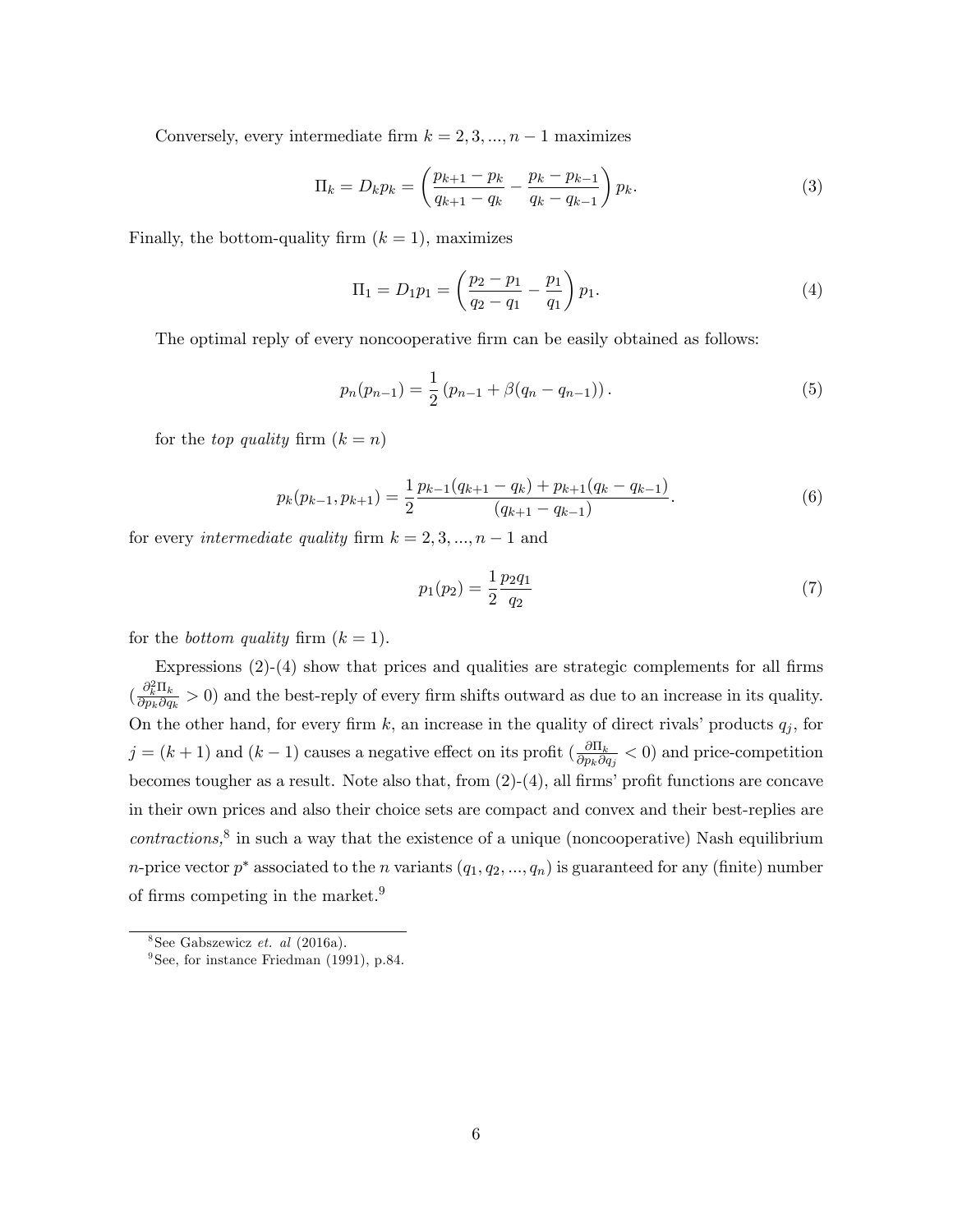### 3.1 Full price collusion

When firms form the whole market cartel, they can be assumed to maximize the sum of all firms' payoffs:

$$
\Pi_{\{N\}} = \sum_{k=1}^{n} \Pi_k = \Pi_1 + \dots + \Pi_{k-1} + \Pi_k + \Pi_{k+1} + \dots + \Pi_n.
$$

For every colluding firm  $k = 1, ..., n$ , the first-order condition writes as<sup>10</sup>

$$
\frac{\partial \Pi_{\{N\}}}{\partial p_k} = \frac{\partial \Pi_{k-1}}{\partial p_k} + \frac{\partial \Pi_k}{\partial p_k} + \frac{\partial \Pi_{k+1}}{\partial p_k} = 0.
$$
\n(8)

Since the top quality-firm  $k = n$  in the cartel internalizes the payoff of its lower-quality neighbour, its optimal reply writes as

$$
p_n^c(p_{n-1}) = p_{n-1} + \frac{\beta}{2} (q_n - q_{n-1}).
$$
\n(9)

Along the same rationale, for all intermediate firms  $k = 2, 3, ..., (n - 1)$  which are members of the cartel, the optimal reply writes as

$$
p_k^c(p_{k-1}, p_{k+1}) = \frac{p_{k-1}(q_{k+1} - q_k) + p_{k+1}(q_k - q_{k-1})}{(q_{k+1} - q_{k-1})},
$$
\n(10)

since they internalize the payoff of their adjacent neighbour members of the cartel. Finally, the optimal reply of the bottom quality firm  $k = 1$  is given by

$$
p_1^c(p_2) = \frac{q_1}{q_2} p_2. \tag{11}
$$

As already pointed out by Gabszewiz et al. (1986) and, more recently, by Gabszewicz et al. (2016a), in a model in which unit costs vary only mildly with quality, under full price collusion the *n* firms set prices  $p_k^c$  such that their market shares are nil for all firms except for the topquality one  $(k = n)$ . In particular, under full collusion, for every firm  $k = 1, 2, ..., n$  and  $j < k$ , it is easy to obtain prices as

$$
p_k^c = \frac{1}{2} \beta \sum_{j=1}^k (q_j - q_{j-1}).
$$
\n(12)

<sup>&</sup>lt;sup>10</sup>Note that  $\frac{\partial^2 \Pi_N}{\partial p_i^2} = -\frac{2(v_{i+1}-v_{i-1})}{(v_{i+1}-v_i)(v_i-v_i)}$  $\frac{C^{(v_{i+1}-v_{i-1})}}{(v_{i+1}-v_i)(v_i-v_{i-1})}$  < 0 for  $i=2,3,...,n-1$ , and, therefore, the joint profit  $\Pi_N$  is concave in every firm's price  $p_i$ . The same condition holds for the two extreme firms along the quality spectrum, i.e.  $i = 1$  and  $i = n$ .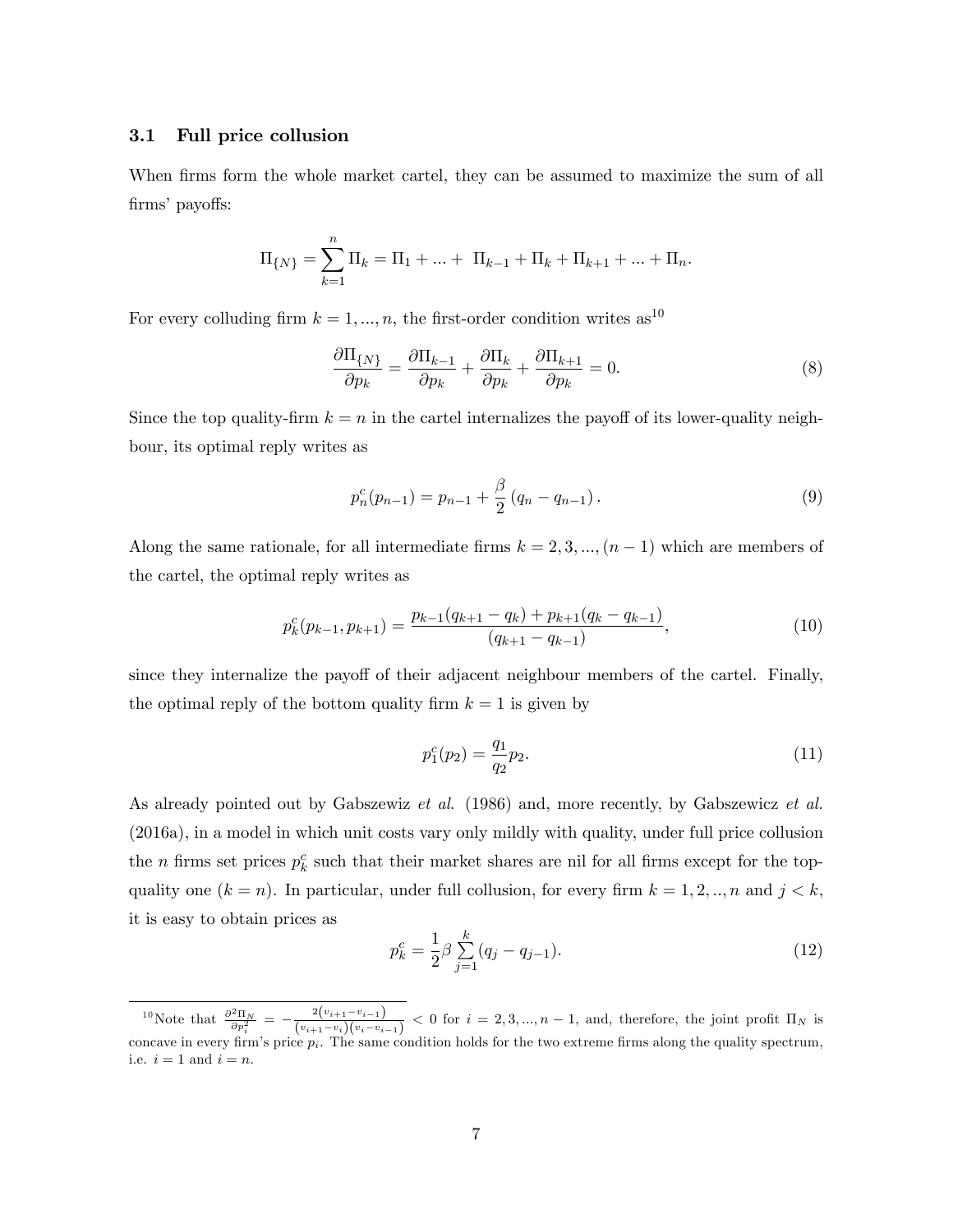Inserting (12) in every firm's market share  $D_k$ , we obtain for the bottom quality firm,

$$
D_1(p_1^c, p_2^c) = \left(\frac{p_2^c - p_1^c}{\tau_2} - \frac{p_1^c}{\tau_1}\right) = \left(\frac{\frac{1}{2}\beta(\tau_1 + \tau_2) - \frac{1}{2}\beta\tau_1}{\tau_2} - \frac{\frac{1}{2}\beta\tau_1}{\tau_1}\right) = 0
$$

where  $\tau_j = (q_j - q_{j-1})$  denotes the quality gap of every firm j selling goods of lower or equal quality than firm k, and  $\tau_1 = (q_1 - q_0) = q_1$ . Moreover, inserting (12) in every *intermediate quality* firm's market share  $\tau_k$ , we obtain:

$$
D_k(p_{k-1}^c, p_k^c, p_{k+1}^c) = \left(\frac{p_{k+1}^c - p_k^c}{\tau_{k+1}} - \frac{p_k^c - p_{k-1}^c}{\tau_{k-1}}\right) =
$$
  

$$
= \left(\frac{\frac{1}{2}\beta \sum_{j \le k+1} \tau_j - \frac{1}{2}\beta \sum_{j \le k} \tau_j}{\tau_{k+1}} - \frac{\frac{1}{2}\beta \sum_{j \le k} \tau_j - \frac{1}{2}\beta \sum_{j \le k-1} \tau_j}{\tau_{k+1}}\right) =
$$
  

$$
= \left(\frac{\frac{1}{2}\beta \delta_{k+1}}{\tau_{k+1}} - \frac{\frac{1}{2}\beta \delta_k}{\tau_k}\right) = 0.
$$

with,

$$
D_n(p_{n-1}^c, p_n^c) = \left(\beta - \frac{p_n^c - p_{n-1}^c}{q_n - q_{n-1}}\right) = \left(\beta - \frac{\frac{1}{2}\beta \sum_{j \le n} \tau_j - \frac{1}{2}\beta \sum_{j \le n-1} \tau_j}{\tau_n}\right) =
$$
  
=  $\left(\beta - \frac{\frac{1}{2}\beta \tau_n}{\tau_n}\right) = \frac{1}{2}\beta,$ 

for the *top quality* firm. Thus, when colluding together all firms cover only half of the market and the whole market payoff is:

$$
\Pi_{\{N\}} = \sum_{k \in N} \Pi_k^{\{N\}} = \sum_{k=1}^n p_k^c D_k = \frac{1}{4} \beta^2 \tau_n.
$$
\n(13)

#### 3.2 Partial cartels

In many cases firms can organize themselves in a coalition structure (partition) of the N firms different from the grand coalition,  $C = (S_1, S_2, ..., S_m)$ , with  $m \leq n$ . However, in a vertically differentiated market every firm can effectively distort prices by colluding either with its left (lower quality) or with right (higher quality) or with both its local competitors.<sup>11</sup> In what follows we introduce a few simple definitions helping to develop the analysis of partial cartelisation. In order to affect prices, firms can form *bottom, intermediate* or top quality cartels. To each of these members, the first order condition of profit maximization writes as:

 $11$  Price collusion can also occur among disconnected firms, but in this case the prices of the firms will just be equal to those arising at the noncooperative equilibrium.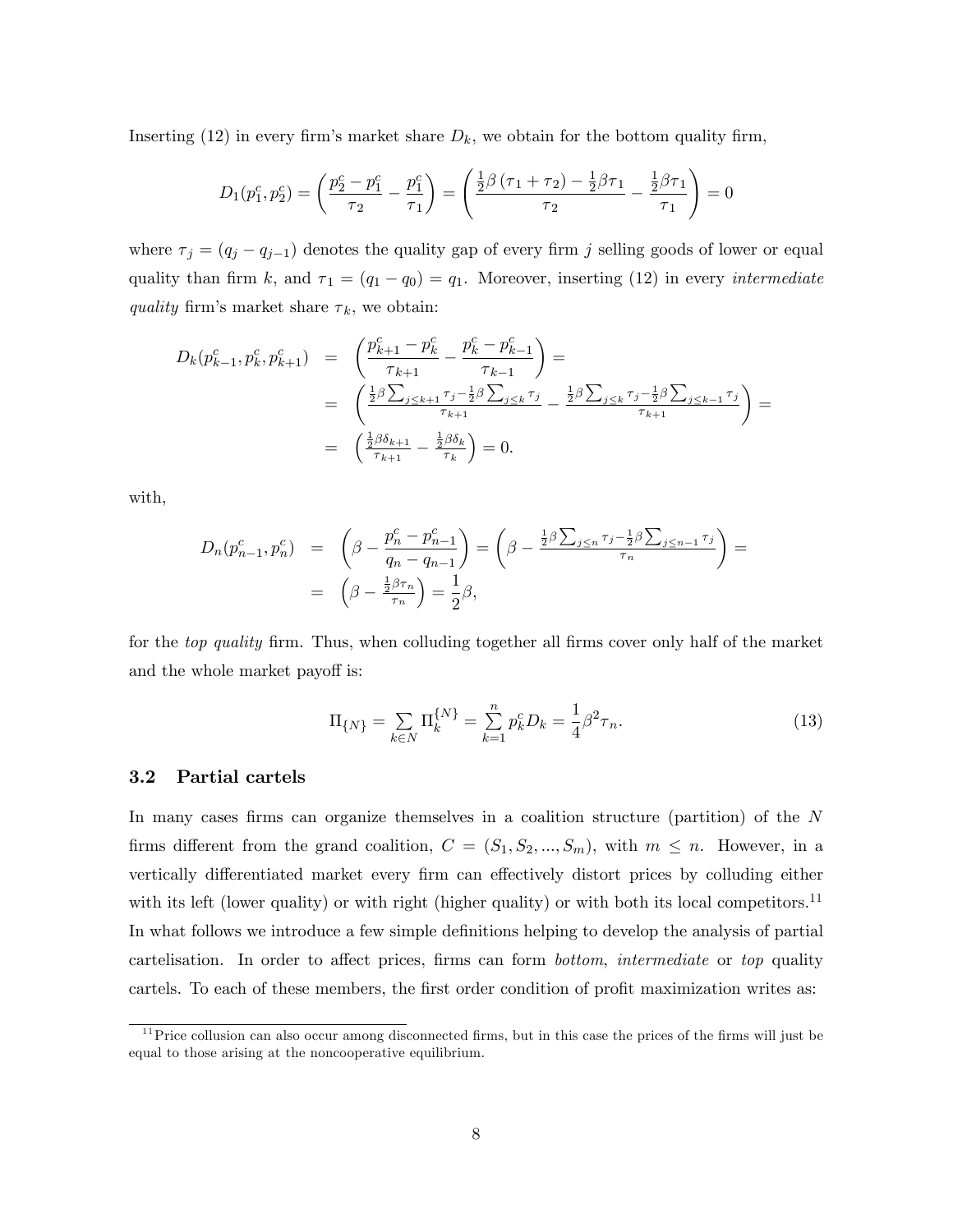(i) in the case of interior cartel members:

$$
\frac{\partial \Pi_S}{\partial p_k} = \frac{\partial \sum_{k \in S} \Pi_k}{\partial p_k} = \frac{\partial \Pi_{k-1}}{\partial p_k} + \frac{\partial \Pi_k}{\partial p_k} + \frac{\partial \Pi_{k+1}}{\partial p_k} = 0,
$$

leading to the optimal reply function

$$
p_k^{pc}(p_{k-1}, p_{k+1}) = \frac{p_{k-1}(q_{k+1} - q_k) + p_{k+1}(q_k - q_{k-1})}{(q_{k+1} - q_{k-1})},
$$
\n(14)

where the superscript pc stands for partial collusion.

(ii) In the case of lower boundary cartel member:

$$
\frac{\partial \Pi_S}{\partial p_k} = \frac{\partial \sum_{k \in S} \Pi_k}{\partial p_k} = \frac{\partial \Pi_k}{\partial p_k} + \frac{\partial \Pi_{k+1}}{\partial p_k} = 0,
$$

leading to the best-reply function

$$
p_k^{pc}(p_{k-1}, p_{k+1}) = \frac{\frac{1}{2}p_{k-1}(q_{k+1} - q_k) + p_{k+1}(q_k - q_{k-1})}{(q_{k+1} - q_{k-1})}.
$$
\n(15)

 $(iii)$  Finally, in the case of upper boundary cartel member:

$$
\frac{\partial \Pi_S}{\partial p_k} = \frac{\partial \sum_{k \in S} \Pi_k}{\partial p_k} = \frac{\partial \Pi_k}{\partial p_k} + \frac{\partial \Pi_{k-1}}{\partial p_k} = 0,
$$

leading to the best-reply function

$$
p_k^{pc}(p_{k-1}, p_{k+1}) = \frac{p_{k-1}(q_{k+1} - q_k) + \frac{1}{2}p_{k+1}(q_k - q_{k-1})}{(q_{k+1} - q_{k-1})}.
$$
\n(16)

**Definition 1** (i) A bottom cartel  $S_B \subset N$  is a coalition formed by any number of consecutive intermediate firms  $k = 2, ..., n - 1$ , also including the bottom quality firm  $k = 1$ . (ii) An intermediate cartel  $S_k \subset N$  is a coalition formed by more than two consecutive intermediate firms  $k = 2, ..., n - 1$ . (iii) A top cartel  $S_T \subset N$  is a coalition formed by any number of consecutive intermediate firms  $k = 2, ..., n - 1$ , also including the top quality firm  $k = n$ .

Following Gabszewicz et al. (2016a), the next proposition characterizes the market shares of Örms belonging to a: (i) intermediate cartel; (ii) bottom cartel; (iii) top cartel.

**Proposition 1** (i) A bottom cartel only produces in equilibrium the top quality variant among those in the cartel. (ii) Any intermediate cartel only produces in equilibrium the top and the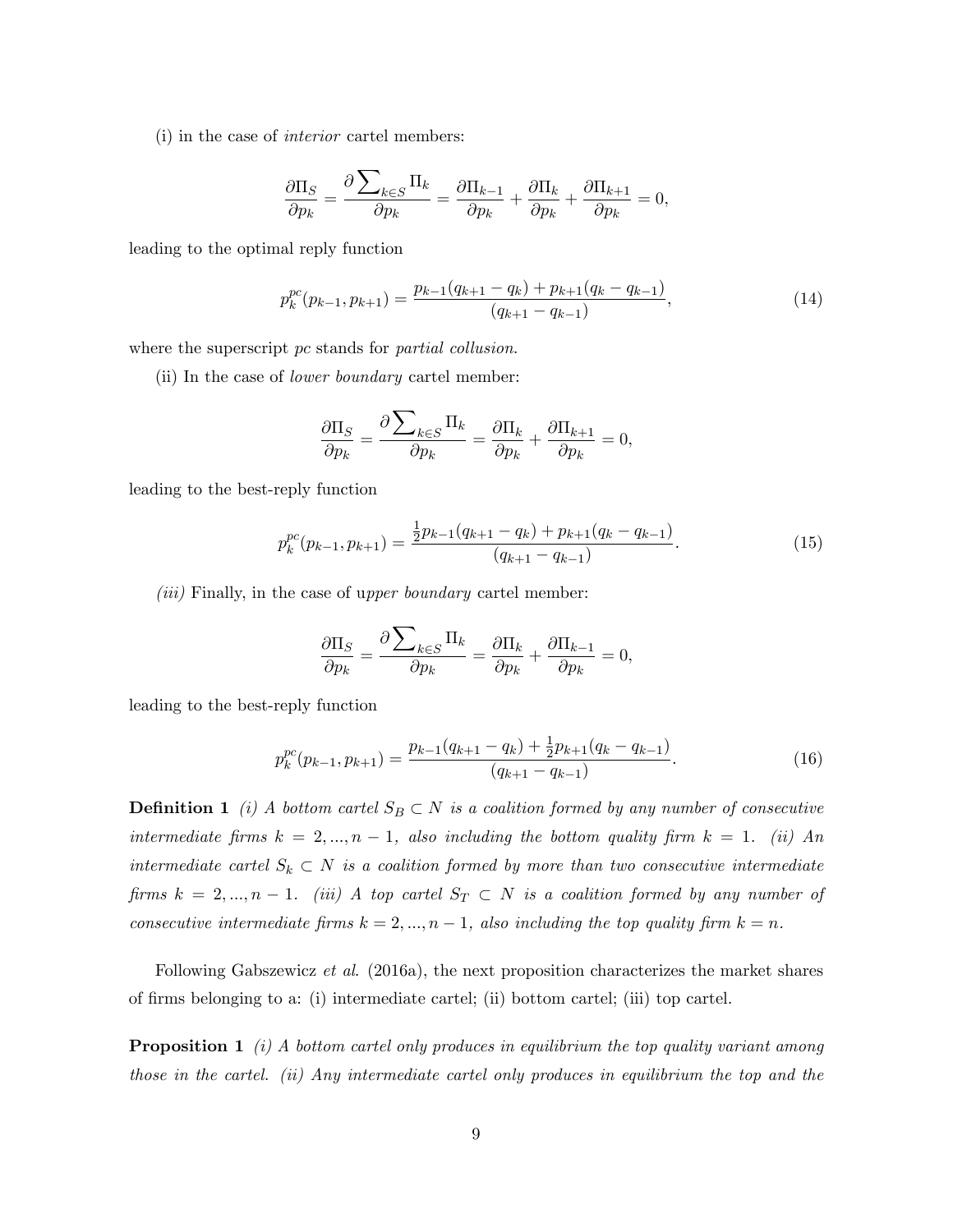bottom quality variants among those in cartel. (iii) Any top cartel only produces in equilibrium the top and the bottom quality variants among those in the cartel.

### **Proof.** See the Appendix. ■

**Corollary 1** In a generic partition of the n firms  $P = (S_1, S_2, ..., S_m)$  organized in  $m < n$ non trivial cartels, a total of  $2m + (n - z) - 1$  (resp.  $2m + (n - z)$ ) variants are put on sale in the market when the partition includes (resp. does not include) the bottom cartel, for  $z = s_1 + s_2 + \ldots + s_m$ , where  $s_j$ , for  $j = 1, 2, \ldots, m$ , denotes the cardinality of every cartel.

In order to complete the characterization of every partial cartelisation of the market we can provide a price comparison for all Örms under partial cartelisation with respect to both fully noncooperative and fully collusive cases.

**Proposition 2** Under partial cartelisation the firms set prices  $p_k^{pc}$  $\frac{pc}{k}$  higher or equal than the corresponding prices  $p_k^*$  charged at the noncooperative price equilibrium and lower than the corresponding full collusive prices  $p_k^c$ .

**Proof.** Let us assume, for simplicity, that only one cartel  $S \subset N$  has formed, and that the remaining firms play as singletons. Note, however, that the same reasoning would apply to the case with more than one cartel. It can be easily checked that the joint profit of an arbitrary cartel  $\Pi_S$  is continuous and concave with respect to every firm's price  $p_k$ , for  $k \in S$ . Moreover, the optimal reply of every partially collusive firm  $k \in S$  is a *contraction* and, hence, a unique partially collusive price profile  $p^{pc}$  exists for any given level of qualities  $q_1, q_2, \ldots q_n$ , under the assumption that all firms with unsold goods set their equilibrium prices exactly at the levels for which the sales become nil.<sup>12</sup> Thus, we can: (a) start with a profile  $p^*$  of Nash equilibrium prices. (b) Let the firms in  $S \subset N$  reply according to their optimal collusive replies. A quick comparison between optimal replies under partial cartelisation (??)-(??) and purely noncooperative Nash equilibrium shows that the former are always steeper than the latter and, since they are in both cases positively sloped, all firms in the cartel will set higher prices than in the noncooperative scenario. (c) Similarly an increase in prices will also occur to all Örms in the fringe playing noncooperatively: given the higher prices of the cartel, they will respond, in turn, increasing their prices. (d) The described adjustment process, given the contraction property of all firms' optimal replies, will converge to a new profile of prices such that  $p_k^{pc} > p_k^*$  for all  $k = 1, 2, ..., n$ . Inequality  $p_k^c > p_k^{pc}$ , for every  $k = 1, 2, ..., n$ , can be proved along similar lines.

 $12$ Any higher price would be equally optimal since these goods are not purchased by consumers.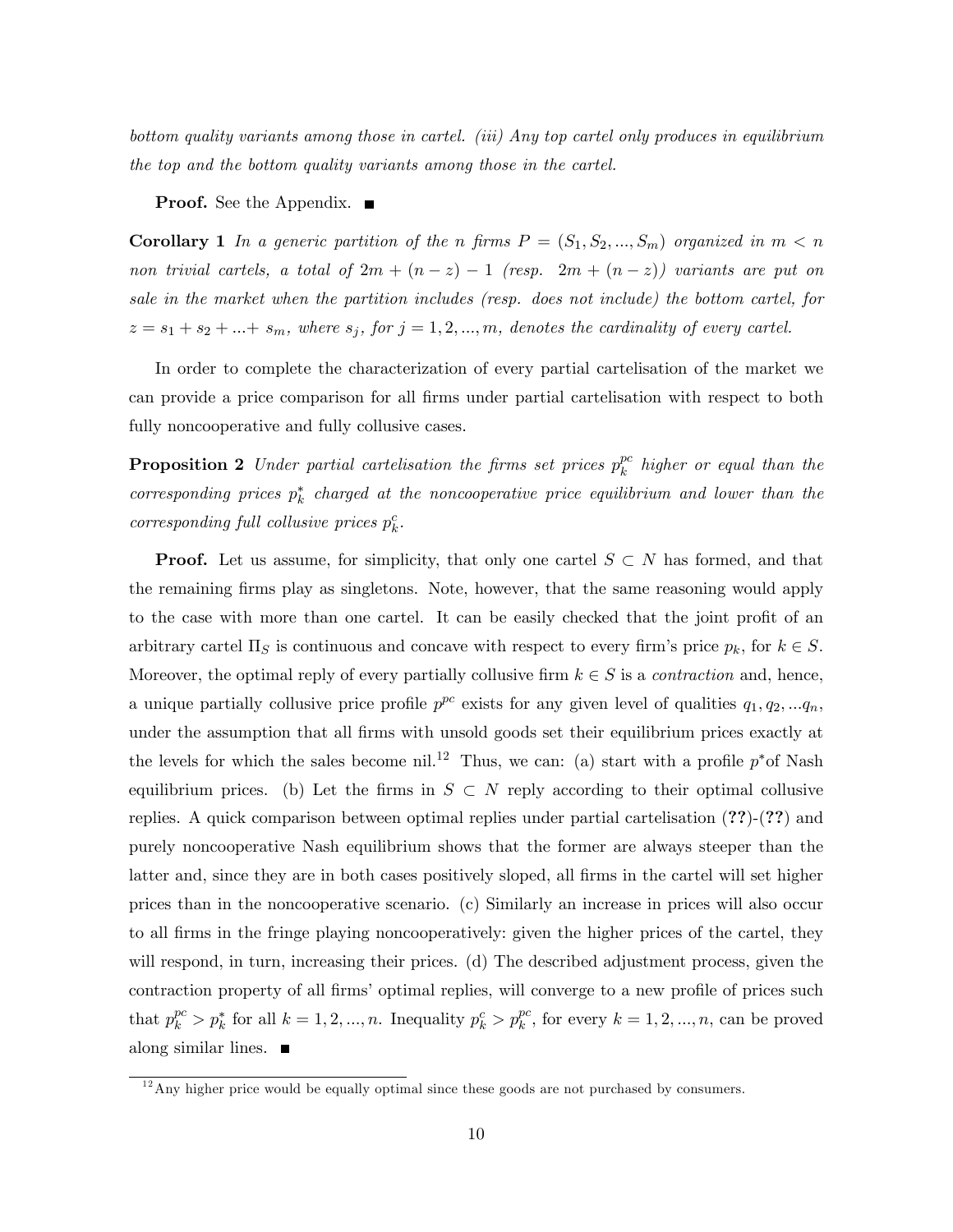# 4 A Cooperative Approach to the Stability of the Whole Industry Agreement

In this section we consider the incentive of firms to form the whole industry cartel (grand coalition). Following Gabszewicz et al (2016b), a partition function game can be associated to the vertically differentiated market introduced in Section 3 and, from this, it can be proved that the core of this game is nonempty when the qualities of the products sold by the firms are equispaced along the quality spectrum. Moreover, it can be easily shown that, when this regularity condition does not hold, the core can be empty. Thererfore, a fully collusive agreement among Örms is more easily reachable when there are neither too large nor too asymmetric gaps between firms' qualities. The symmetry in quality gaps helps to maintain the discipline of thewhole market cartel just because it reduces the incentive of firms to free-ride by leaving the agreement.

Following Gabszewicz et al. (2016b) we adopt the concept of delta core by Hart and Kurz (1983), also denoted projection core in the recent axiomatization by Bloch and van den Nouweland (2014). Since for the case of vertically differentiated markets the coalitional worth possesses positive coalition externalities, $^{13}$  the delta or projection-core is the smallest core and, therefore, its existence implies the existence of all other possible versions of core in games with simultaneous moves.<sup>14</sup>

To prove our result we can formally associate to the vertically differentiated market described above a partition function game  $P = (N, v(S, C))$ , where N is the set of firms and  $v(S, C) \in \mathcal{R}_+$  is the worth associated to every coalition of firms  $S \subset N$  belonging to a coalition structure  $C \in \mathcal{C}$ . In our model, when a cartel  $S \subset N$  forms, its maximal coalitional payoff is obtained when the remaining firms in  $N\$ S stick together in the complementary coalition  $\{N\setminus S\}$ . Therefore, if the core of the partition function game P exists when the coalitional worth  $v(S, C)$  is computed for  $C = (S, N\backslash S)$ , it will a *fortiori* exist for any other partition of the firms in  $N\backslash S$ .

 $13$ This means that every firm is advantaged when rivals merge in coalitions

<sup>&</sup>lt;sup>14</sup>Gabszewicz *et al* (2016b) use this notion of core in order to provide the strongest core existence result. Demanges (1994) provides general conditions for core existence in economies producing differentiated goods, although in absence of externalities between coalitions. Zhao (2013) examined the existence of  $\alpha$ -,  $\gamma$ - and  $\delta$ -core in a three-firm linear Cournot oligopoly with different marginal costs. In a differentiated quantity oligopoly with three (or four firms) Watanabe and Matsubayashi (2013) show that for any degree of product differentiation the  $\gamma$ –core is nonempty while the  $\delta$ -core only exists in presence of high product differentiation. For a more detailed account of the works dealing with coalitional agreements in oligopoly games, see Marini (2009) and Currarini and Marini (2015).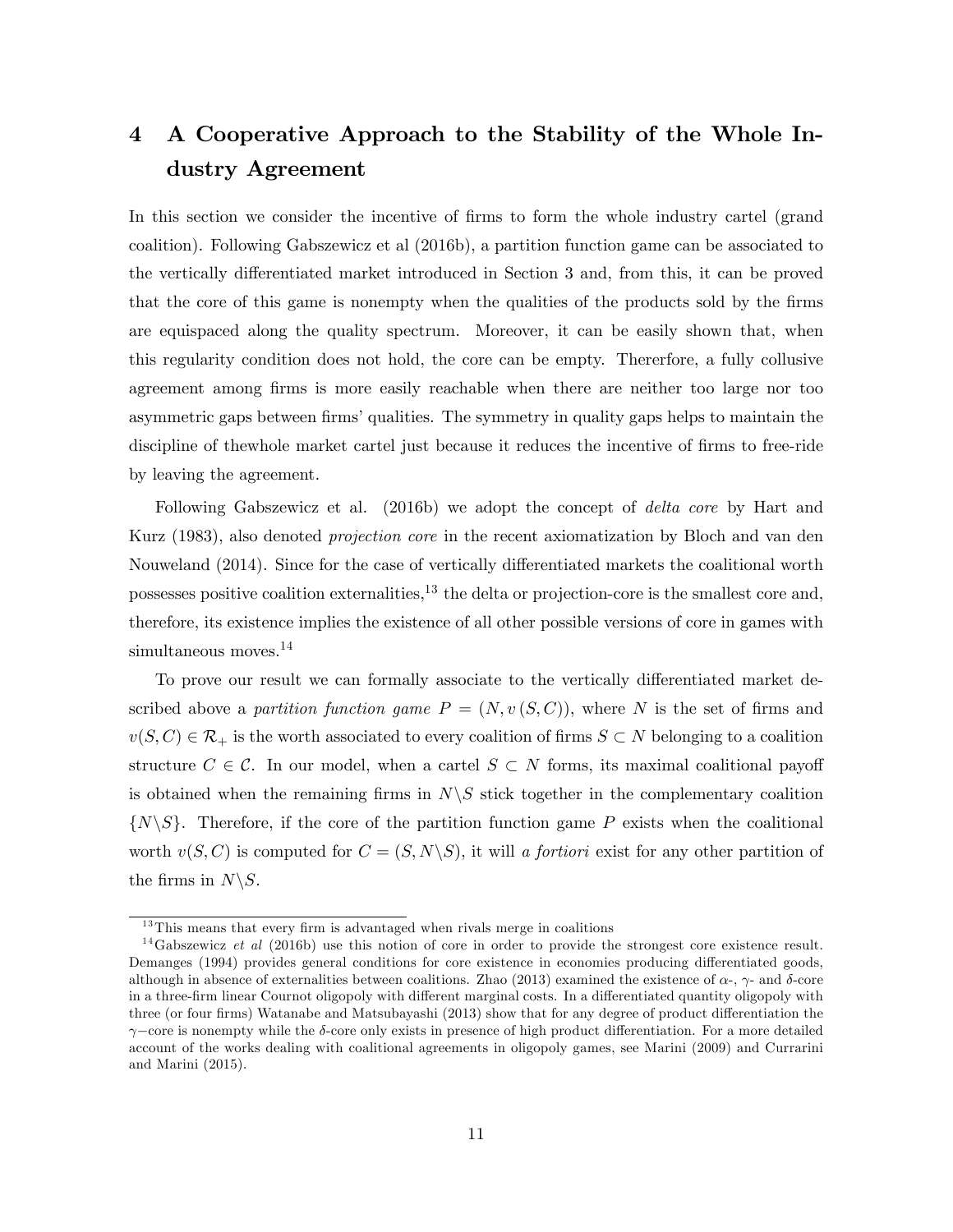**Definition 2** The core of partition function game  $P = (N, v(S, C))$  consists of all efficient payoff allocations  $\Pi \in \mathcal{R}_+^{|N|}$  respecting  $\sum_{k \in S} \Pi_k \ge v(S, C)$  for all  $S \subset N$  and for all partition  $C \in \mathcal{C}$  to which S may belong to.

Then we have the following result:

**Proposition 3** Let market variants  $q_1, q_2, ..., q_n$  be equispaced with  $(q_k - q_{k-1}) = \tau \in (0, \infty)$ for all  $k = 1, 2, ..., n$ , with  $q_0 = 0$ . Then, the core of the partition function game  $P =$  $(N, v(S, C))$  associated to the n-firm vertically differentiated market is nonempty.

The proof of this result, contained in Gabszewicz et al.  $(2016b)$ , is constructive and it finds a specific allocation of the monopoly profit  $\Pi^{\{N\}}$  such that neither an individual firm nor a bottom, intermediate or top cartel have an incentive to leave the grand coalition under its maximal expectation, i.e. that the remaining firms continue to collude inside the complementary cartel  $N\setminus S$ . Such allocation is simply

$$
\Pi = \left( s_1 \Pi^{\{N\}}, s_2 \Pi^{\{N\}}, \dots, s_n \Pi^{\{N\}} \right) \tag{17}
$$

where  $s_k$  for  $k = 1, 2, ..., n$  are shares of the monopoly profit given by

$$
s_k = \frac{\Pi_{\{k\}}^{\{k,N\}k\}}{\sum_{k\in N} \Pi_{\{k\}}^{\{k,N\}k\}},
$$

such that  $\sum_{k \in N} s_k = 1$ , where  $\Pi_{\{k\}}^{\{k, N \setminus k\}}$  $\{k_i^{(k)}\}_{k=1}^N$  is the profit of every firm k when in competition with its complementary coalition  $N\backslash \{k\}.$ 

As the simple example below shows, when the quality gaps among firms widely differ, the core can be empty.

### 4.1 An Empty Core Example

Let us assume four firms in the market, i .e.  $N = \{1, 2, 3, 4\}$ , initially selling four different qualities  $q_1, q_2, q_3, q_4$ . Let now the firms fully collude by forming the grand coalition. Let now the top cartel  $S_T = \{2, 3, 4\}$  decide to leave the grand coalition and coalition structure  $C = (\{1\}, \{2, 3, 4\})$  form as a result. In this case, the top cartel obtains:

$$
\Pi_T^{\left(\{1\},\{2,3,4\}\right)} = \frac{\beta^2 q_2 q_3 (q_3 - q_2)}{(4q_3 - q_2)^2} + \frac{1}{4} \frac{\beta^2 (4q_2 q_4 - q_1 q_4 - 3q_1 q_2)}{(4q_2 - q_1)}.
$$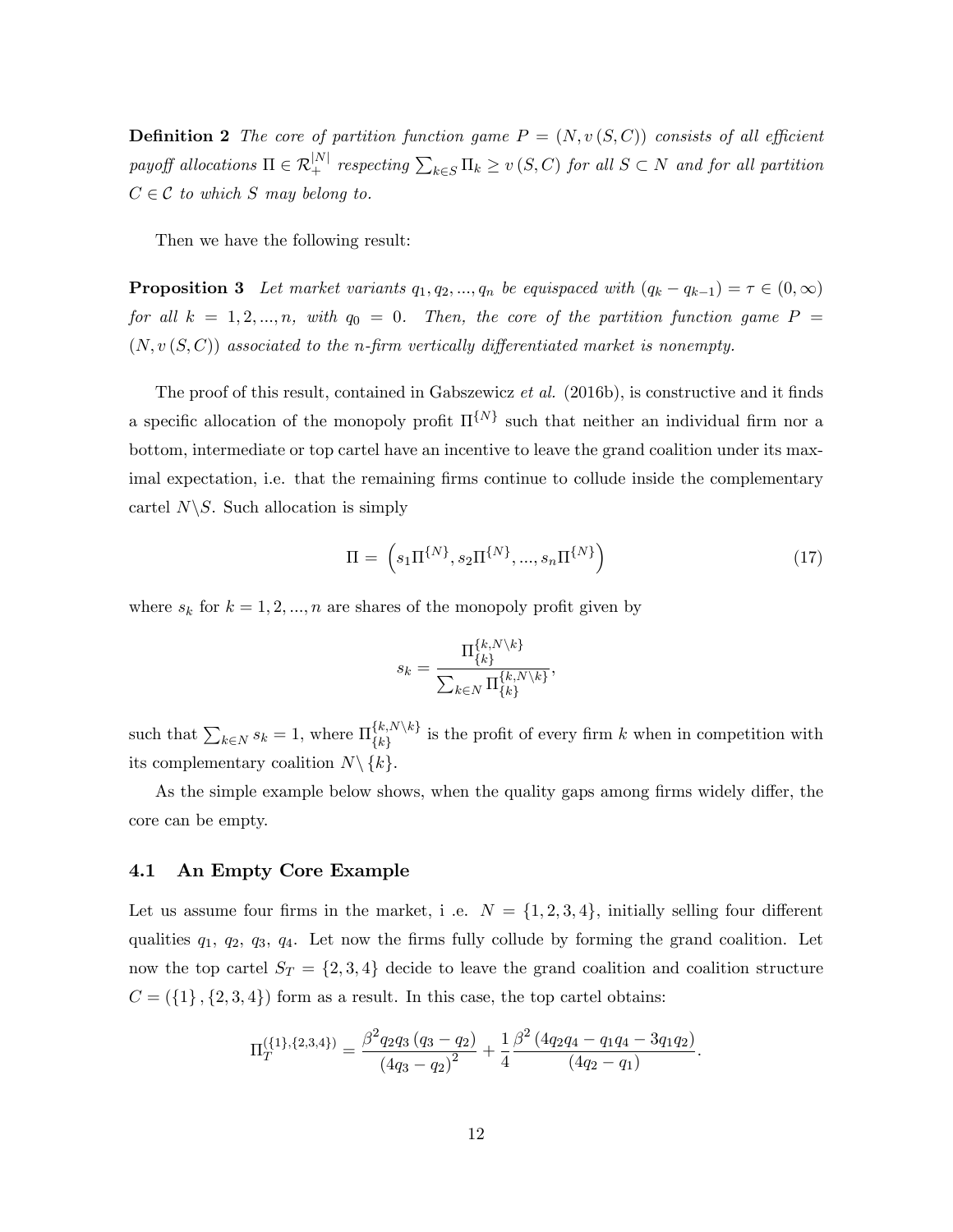For  $\beta = 1$ ,  $q_1 = 1$ ,  $q_2 = 5$  and  $q_4 = 10$  and  $q_3 > 7.26$ , the quality gap between  $q_2$  and  $q_3$  (both produced inside the cartel) becomes sufficiently high for

$$
\Pi_T^{\{\{1\},\{2,3,4\}\}} + \Pi_1^{\{\{1\},\{2,3,4\}\}} > \Pi_N^{\{N\}} = \frac{1}{4}\beta^2 q_4 = 2.5
$$

and the core is, therefore, empty. If all products are equipaced, with  $q_1 = 2.5$ ,  $q_2 = 5$ ,  $q_3 = 7.5$ and  $q_4 = 10$ ,

$$
\Pi_1^{(\{1\},\{2,3,4\})} + \Pi_T^{(\{1\},\{2,3,4\})} = 2.21 < \Pi_N^{\{N\}}.
$$

Moreover, it can be checked that all other feasible deviations by single or coalitions of firms do not improve upon the grand coalition allocations. Core existence is, in such a way, guaranteed.

# 5 A Noncooperative Approach to the Stability of the Whole Industry Agreement

In this section we test the stability of the whole industry cartel using a standard repeated-game approach. For this purpose, we use the model with equispaced variants, which is sufficiently tractable.<sup>15</sup>

We already obtained in Section 3 the monopoly payoff. What is required to characterize the standard *grim* strategy of a standard infinite-horizon extension of the vertically differentiated model is to make explicit the noncooperative equilibrium payoffs of all firms and, as a second aspect, to define their *defection* payoffs obtained when playing their best-replies when all other rivals collude. Finally, an intuitive allocation rule has to be introduced to divide the fully collusive payoff among the  $n$  heterogeneous firms. In what follows we derive the price vector obtained at the Nash equilibrium of every constituent game under the equispaced product assumption.

**Proposition 4** Let market variants  $q_1, q_2, ..., q_n$  be equispaced and such that  $q_k - q_{k-1} = \tau$  for every  $k = 1, 2, ..., n$ , with  $q_0 = 0$ . Then, the noncooperative Nash equilibrium price vector for all firms  $k = 1, 2, ..., n$  is given by:

$$
p_k^* = \frac{\tau \beta \left(b_1^k - b_2^k\right)}{\sqrt{3}b_1^n + \sqrt{3}b_2^n},
$$

and for  $b_1 = (2 + \sqrt{3})$  and  $b_2 = (2 - \sqrt{3})$ .

 $\frac{15}{15}$  In this section we use part of the material contained in Bos and Marini (2016).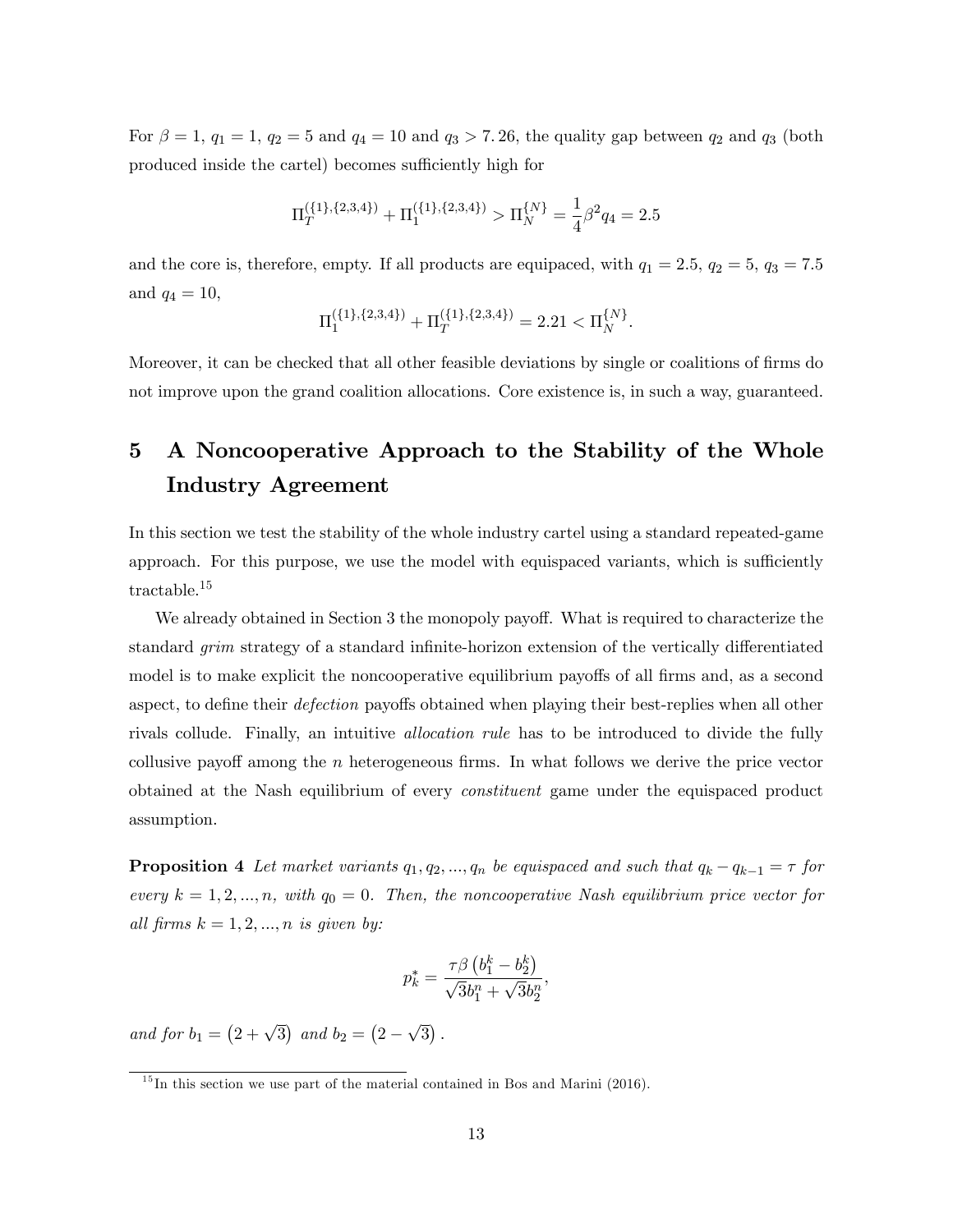### **Proof.** See the Appendix. ■

If we assume the existence of quadratic quality costs for each firm  $c(q_k) = \frac{q_k^2}{2}$ , their noncooperative payo§s can be written as

$$
\Pi_k^* = \left(\frac{p_{k+1}^* - p_k^*}{\tau} - \frac{p_k^* - p_{k-1}^*}{\tau}\right) p_k^* - \frac{q_k^2}{2} = \frac{2\tau\beta^2 \left(b_1^k - b_2^k\right)^2}{\left(b_1^n + b_2^n\right)^2} - \frac{(\tau k)^2}{2}.
$$

Now, since the fully collusive price under equally spaced variants is, for every firm  $k = 1, 2, ..., n$ 

$$
p_k^c=\frac{1}{2}\beta\tau k,
$$

we can easily characterize the fully collusive profit of every firm (before any transfer takes place) as

$$
\Pi_k^c = \frac{\beta^2 \tau(k)}{4} - \frac{(\tau k)^2}{2}.
$$

One way to devide the fully collusive profit among all firms is to use the following natural quality-ranking:

$$
r_k = k \cdot \tau
$$

for every  $k = 1, 2, ..., n$ , which substantially corresponds to the position of each firm in the equispaced quality space.Therefore, using the fact that

$$
\sum_{k=1,\dots,n} r_k = \frac{n(n+1)\tau}{2}
$$

at the fully collusive agreement we can simply assign to every firm a personalised share equal to:

$$
\alpha_k = \frac{r_k}{\sum_{k=1,\dots,n} r_k} = \frac{2k}{n(n+1)}.
$$

Finally, using every firm's noncooperative best-replies we can easily obtain every firm's defection profit as:

$$
\Pi_1^d = \left(\frac{p_2^c - 2p_1^d}{\tau}\right) p_k^d - \frac{\tau^2}{2} = \left(\frac{\frac{1}{2}\beta\tau(2) - 2(\frac{1}{4}\tau\beta)}{\tau}\right) \frac{1}{4}\tau\beta - \frac{\tau^2}{2} = \frac{1}{8}\tau\beta^2 - \frac{\tau^2}{2},
$$
\n
$$
\Pi_k^d = \left(\frac{p_{k+1}^c - 2p_k^d + p_{k-1}^c}{\tau}\right) p_k^d - \frac{(\tau(k))^2}{2} = \frac{(k)^2\tau\beta^2}{8} - \frac{(\tau(k))^2}{2}
$$
\n
$$
\Pi_n^d = \left(\beta - \frac{p_n^d - p_{n-1}^c}{\tau}\right) p_n^d - \frac{(\tau n)^2}{2} = \frac{(n+1)^2\tau\beta^2}{16} - \frac{(\tau n)^2}{2}.
$$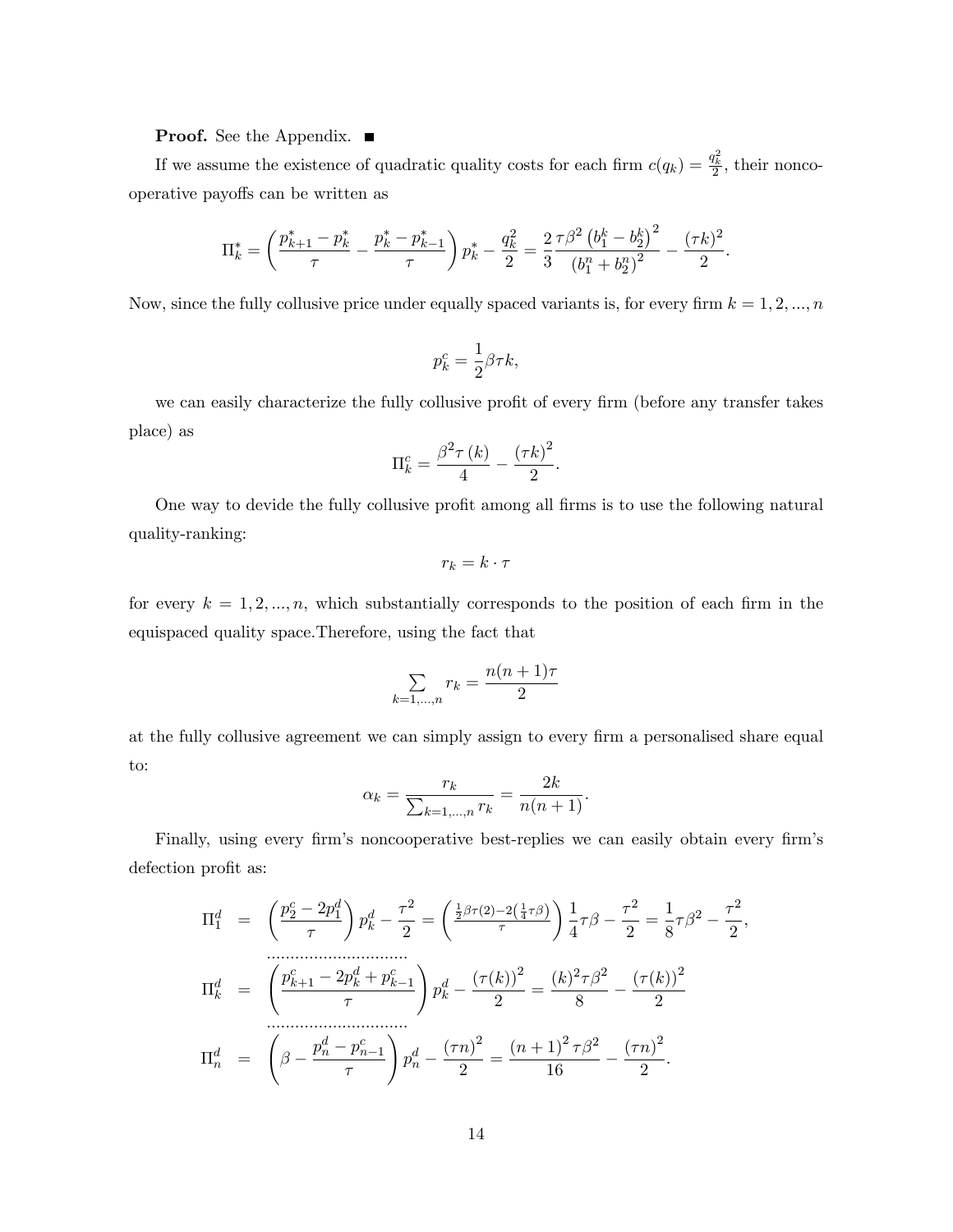Thus, for the full collusion to be sustained as a subgame perfect Nash equilibrium of the infinite horizon game (via a grim strategy) the discount factor of every firm has to respect the following condition

$$
\delta_k(\beta,\tau,n) \ge \frac{\Pi_k^d - \alpha_k \Pi_k^c}{\Pi_k^d - \Pi_k^*} = \frac{\left(\frac{(k)^2}{8}\tau\beta^2 - \frac{(\delta(k))^2}{2}\right) - \frac{2(k)}{n(n+1)}\left(\frac{\beta^2\tau n}{4} - \frac{(\tau n)^2}{2}\right)}{\frac{(k)^2}{8}\beta^2\tau - \frac{2}{3}\frac{\beta^2\tau\left((b_1)^k - (b_2)^k\right)^2}{((b_1)^n + (b_2)^n)^2}}
$$
(18)

for all  $k = 1, 2, ..., n - 1$  and

$$
\delta_n(\beta,\tau,n) \ge \frac{\Pi_n^d - \alpha_n \Pi_n^c}{\Pi_n^d - \Pi_n^*} = \frac{\left(\frac{n^2 \beta^2 \tau}{8} - \frac{(\tau n)^2}{2}\right) - \frac{2n}{n(n+1)} \left(\frac{\beta^2 \tau n}{4} - \frac{(\tau n)^2}{2}\right)}{\frac{(n+1)^2}{16}\tau \beta^2 - \frac{2}{3} \frac{\tau \beta^2 \left((b_1)^n - (b_2)^n\right)^2}{\left((b_1)^n + (b_2)^n\right)^2}}
$$
(19)

for  $k = n^{16}$  From the above expressions, the following proposition follows.

**Proposition 5** Let market variants  $q_1, q_2, ..., q_n$  be equispaced with  $q_k - q_{k-1} = \tau$  for every  $k = 1, 2, ..., n$  and  $q_0 = 0$ . Let also every firm's share of the monopoly profit be determined by its quality ranking, as  $\alpha_k = 2 (k) / n(n + 1)$ . Then, an increase in the number of firms n reduces the discount factor sustaining the fully cooperative agreement as a subgame perfect Nash equilibrium of the infinitely repeated game via a grim strategy for all firms  $k = 1, 2, 3, ..., n - 1$ , while it increases the discount factor of the top quality firm  $k = n$  (for  $n > 3$ ).

**Proof.** This can be obtained from straightforward manipulations of expressions (10)-(11).

 $\blacksquare$ 

Proposition 5 helps to see that, in vertically differentiated markets, under equispaced variants, an increase in the number of firms has contradictory effects on the incentive of firms to collude: it makes collusion *easier* to sustain for bottom and for intermediate quality firms but, at the same time, it makes it harder for the top quality firm. This result is somehow surprising if compared to the usual view that collusion is more easily sustainable when the number of firms is small, whereas it becomes usually harder when the number of firms increases.

<sup>&</sup>lt;sup>16</sup> Note that a constraint for  $\beta > \sqrt{n\delta}\sqrt{2}$  must be imposed for both collusive and noncooperative firms' payoffs to be nonnegative.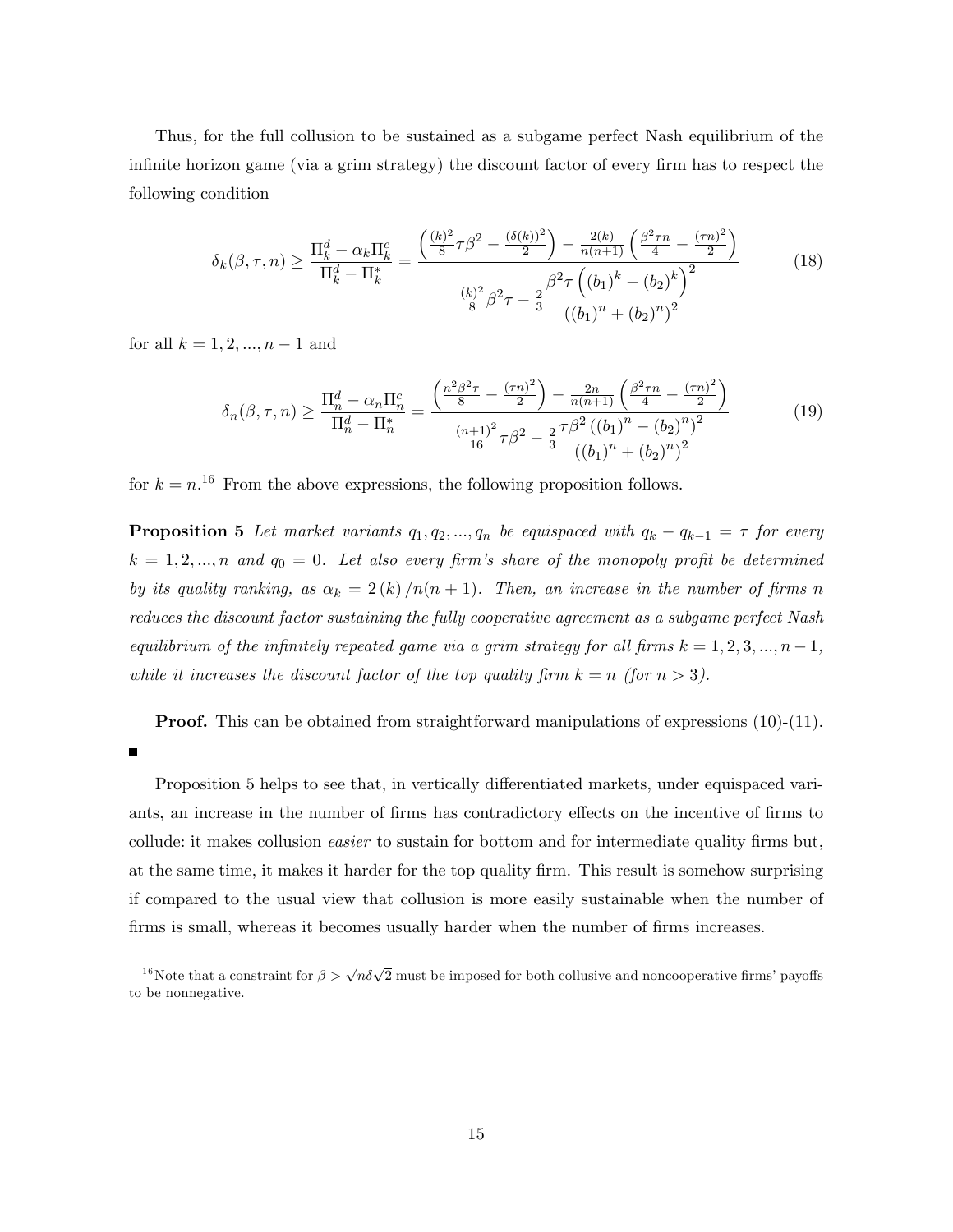### 6 Mergers and Alliances with Endogenous Qualities

To the best of our knowledge, a full-fledged theoretical study of the effects of alliances and mergers on market prices and qualities in a *vertically* differentiated industry with more than two firms has not yet been provided. Similarly unexplored is the analysis of mergers stability between firms in vertically differentiated markets when firms can re-shape prices and qualities of the products after mergers. Anecdotal evidence shows that mergers and acquisitions often occur among firms selling fairly differentiated products along the quality spectrum. For instance, some of the mergers taking place after 1979 deregulation of U.S. airline market, occurred between one big national/international carrier and one low fare local carrier (e.g. the merger between American Airlines and AirCal in 1986 or between Delta and Atlantic Southeast Airlines in  $1999)^{17}$  or, alternatively, just between intermediate-quality carriers (as for Southwest Airlines and AirTran Airways in 2010 or between Republic Airways and Midwest Airlines in 2009). Analogously, the European Airlines industry has witnessed a high number of mergers occurring between broadly differentiated airlines as, for instance, between Air France and Air-Inter in 1999 or between Lufthansa and Air Dolomiti in 2003.<sup>18</sup>

In a similar vein, the automotive industry is plenty of examples of premium car producers taking over economy car manufacturers, as in the merger occurring between Volkswagen Group and Skoda in 1991 or between Nissan and Renault in 1999.

One consequence of these consolidation processes is often which to re-position the lower quality brand towards a higher segment of the market or, in some other cases, to un-brand intermediate quality products as to create a *fighting brand* able to compete more aggressively with the firms positioned at the bottom of the quality spectrum. However, the latter strategy appears usually more as a temporary than a permanent strategy, since a fighting brand may risk to cannibalize the market of the merging firms. Ultimately, a consolidated group can find more advantageous to re-brand its economy products rather than  $un$ -brand some of its intermediate quality outlets. Instead of letting Smart for Two competing in the low segment of the market, Daimler-Benz preferred to transform this city car into a premium car. Similarly, the boom of mergers recently observed in pharmaceutical industries, involving top pharmaceutical companies acquiring generics drugs manufacturers (as in the recent case of Teva absorbing Allergan Generics), could have represented a similar trend.<sup>19</sup>

 $17$ See: http://www.airlines.org.

<sup>&</sup>lt;sup>18</sup>In some other cases the low-cost airlines have attempted to take over small-medium airlines, as in the recent hostile takeover launched by Ryanair to Air Lingus.

 $19$  See, for instance, Wieczner  $(2015)$ ,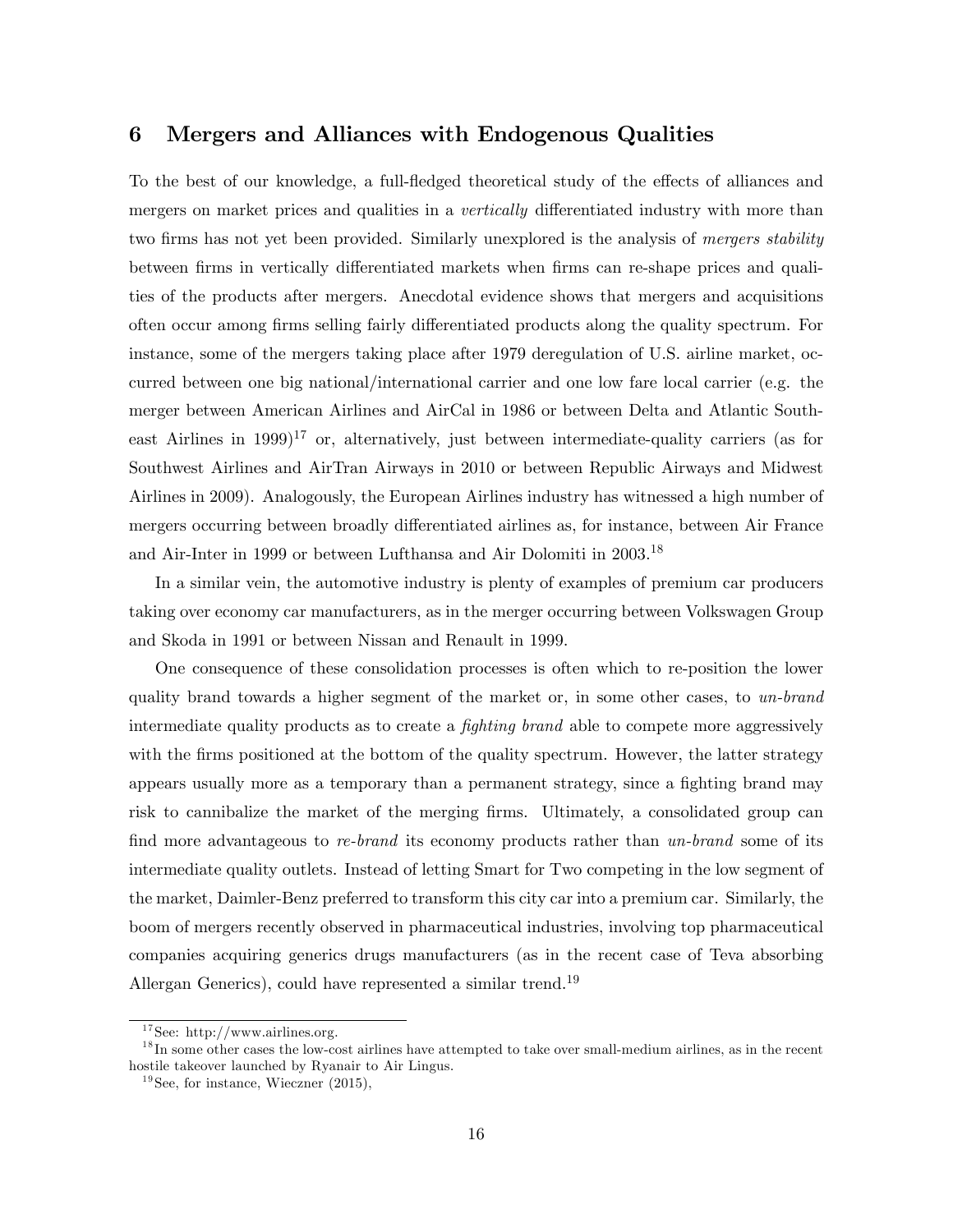In Gabszewicz et al.  $(2015)$  we introduce a simple framework in which three *ex ante* heterogeneous firms, initially producing three vertically differentiated goods, low (firm 1), medium (firm 2) and high (firm 3), enter a negotiation to decide whether to merge or not with some or all rival firms and, once merged, optimally reshape the qualities and prices according to the new market structure.

Assume as in Gabszewicz et al. (2015) a three-stage game where, at the first stage, every firm expresses its willingness to form an alliance or, alternatively, to stay as singleton. Then, at the second and third stage each formed coalition can decide, in turn, the qualities and prices of its goods. An alliance can either contains all firms in the market (*grand coalition*), as  $N = \{1, 2, 3\}$  or, alternatively, be formed by a nonempty subset  $S \subset N$  of firms, with  $S \in \mathcal{N}$ , where  $\mathcal{N} = 2^N \backslash \{ \varnothing \}$  is the set of all nonempty coalitions of the N firms:

$$
\mathcal{N} = (\{1\}, \{2\}, \{3\}, \{1, 2\}, \{1, 3\}, \{2, 3\}, \{1, 2, 3\}).
$$

Thus, the set C of all coalition structures C which can be formed by the three firms is:

 $\mathcal{C} = ((\{1\}, \{2\}, \{3\}), (\{1, 2\}, \{3\}), (\{1\}, \{2, 3\}), (\{1, 3\}, \{2\}), (\{1, 2, 3\})).$ 

The game can be solved backward to analyse the prices and qualities selected in equilibrium by firms under the assumption that either the grand coalition or any other intermediate coalition structure has formed at the Örst stage. As in Bloch (1995, 1996) and Ray and Vohra (1999), the coalition formation game can be assumed sequential, with an exogenous order of play. Differently from them, since firms are *ex ante* heterogeneous, it is assumed that every firm proposes not only an alliance, but also a division of the coalition payoff. Each recipient of the proposal can either accept or reject the offer and, in case of rejection, it becomes its turn to make a proposal. The game is assumed finite-horizon and every firm only possesses one turn of proposal at each period.<sup>20</sup>

Since prices and qualities are selected in a sequence by every formed coalition, the payoffs accruing to a firm or a coalition in each feasible coalition structure can be easily obtained as follows:

 $\frac{20}{20}$ Both Bloch's (1995, 1996) and Ray and Vohra's (1999) model a infinite-horizon negotiation process.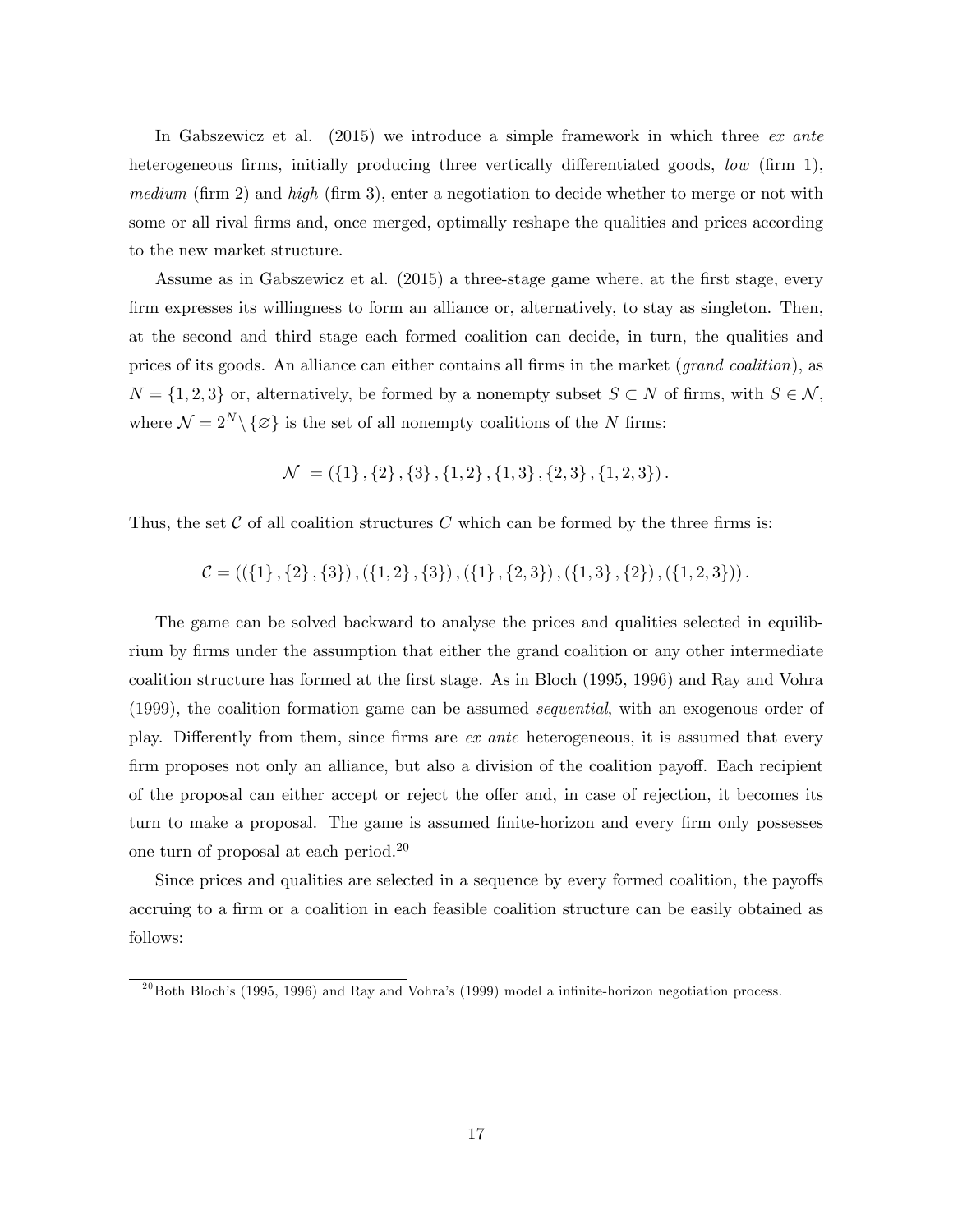| $\parallel (\{1\},\{2\},\{3\}) \parallel \Pi_1^* = 0.00005\beta$ |                                                      | $\Pi_2^* = 0.00124\beta$                                                                          | $\Pi_3^* = 0.02348\beta$ |
|------------------------------------------------------------------|------------------------------------------------------|---------------------------------------------------------------------------------------------------|--------------------------|
| $({1, 2, 3})$                                                    | $\Pi^{\{N\}}_{\{\{1,2,3\}\}} = 0.03125\beta$         |                                                                                                   |                          |
| $({1,2}, {3})$                                                   | $\Pi_{\{1,2\}}^{(\{1,2\},\{3\})}=0.00152\beta$       | $\overline{\Pi_{3}^{(\{1,2\},\{3\})}} = 0.02443\beta$                                             |                          |
| $({1,3}, {2})$                                                   | $\Pi_{\{1,3\}}^{\{\{1,3\},\{2\}\}} = 0.02443\beta$ . | $\Pi_2^{(\{1,3\},\{2\})}=0.00152\beta$                                                            |                          |
| $({1}, {2}, 3)$                                                  |                                                      | $\Pi_1^{(\{1\},\{2,3\})} = 0.00152\beta \parallel \Pi_{\{2,3\}}^{(\{1\},\{2,3\})} = 0.02443\beta$ |                          |

Table 1 - Firm payoffs in every coalition structure.

It turns out that, although the qualities and prices arising in each partial merger do not vary, the profits accruing to firms depend on the coalitions to (against) which they belong (compete).

Moroever, using the above payoffs, it can be shown that, although the full monopolization of the market is the most profitable outcome of the game, in a finite-horizon sequential game of coalition formation the incentive for Örms to enter a whole industry merger is dominated by that to form partial mergers. In particular, the Önite-horizon sequential coalition formation game reaches the results described by the following proposition.

**Proposition 6** (i) When the high quality firm 3 is the initiator of the sequential coalition formation game, the only stable coalition structure is  $C_{12,3} = (\{1,2\},\{3\})$ , where firm 3 continues to produce the top variant  $q_3$  and the two remaining firms 1 and 2 only market intermediate variant  $q_2$ . (ii) When firm 2 is the initiator of the game, the only stable coalition structure is  $C_{13,2} = (\{1,3\},\{2\}),$  where firm 1 and 3 jointly produce top variant  $q_3$  and firm 2 produces intermediate variant  $q_2$ . (iii) Finally, when firm 1 is the initiator of the game, the only stable coalition structure is  $C_{12.3} = (\{1,2\},\{3\})$ , where firm 3 produces top variant  $q_3$  and 1 and 2 jointly produce intermediate variant q2.

#### **Proof.** See Gabszewicz et al.  $(2015)$ .

Notice that, both in (i) and (ii) the initiator of the game never belongs to an alliance in equilibrium. Indeed, the payoff of a firm when it remains singleton (rationally expecting that the other Örms will prefer to merge) dominates that of being part of the grand coalition, since in the latter case the distribution of profits would be unfavourable to the initial proposer. The equilibrium profit accruing to either firm 2 or 3 when initiating the game and competing against an alliance is, therefore, larger than when they are part of the alliance. The optimal strategy is, therefore, to induce the remaining firms to merge. A different result arises when firm 1 (the bottom quality one) begins the negotiation process. In this case, firm 1 cannot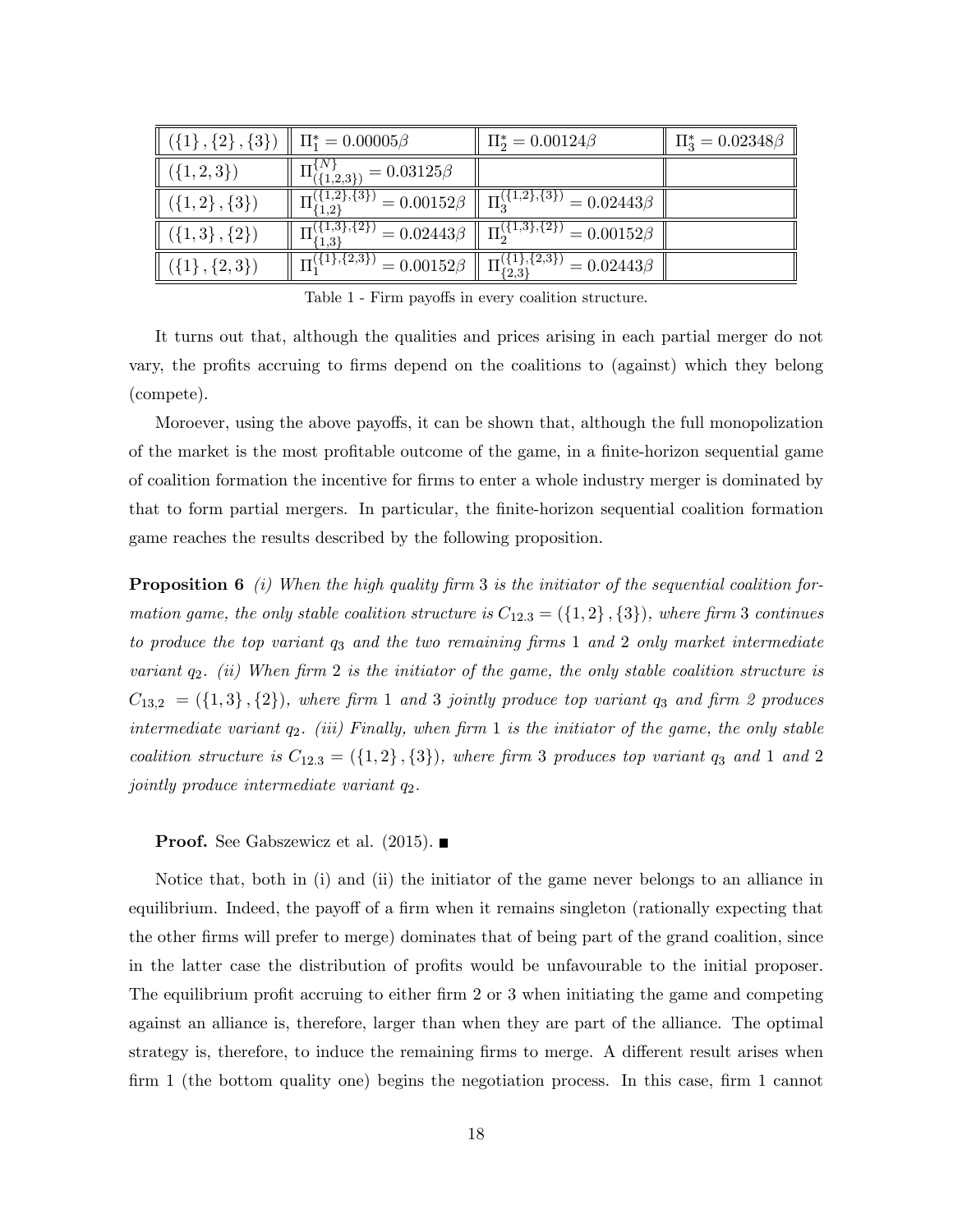credibly commit to remain independent since the remaining firms (2 and 3) prefer to play as singletons than forming an alliance (see Table 1). This is due to the fact that the alliance between firm 2 and 3 is problematic since in this circumstance 2 would optimally leapfrog the bottom quality firm, ending up by sharing the top quality firm's duopoly payoff, which is lower than the sum of firms' profits under triopoly. Knowing in advance the infeasibility of coalition  $\{2,3\}$ , firm 1 would prefer to let firm 3 playing independently and, then, form an alliance with firm 2.

A striking result of this model is that all equilibrium mergers always contains the bottom quality Örm which, in all cases, drops its low-quality variant from the market. In particular, whoever is the additional player included in a coalition (either the intermediate or the top quality Örm), equilibrium prices and qualities always coincide with that observed in the case of a duopoly, with a high-quality firm competing against a low-quality rival, as in Motta (1992).

At first sight, this result seems to be counterintuitive. A natural conjecture would be that either the range of variants or the quality gap between variants in the market would change with the players involved in the alliance. This model shows instead that only profits accruing to the single Örms change with the type of partial merger, range of products, quality gap and price being unchanged. Indeed, the cannibalization effect and the stealing effect induce the merger, whatever its members, to withdraw from the market the lowest quality variant between the set which can be produced a priori. Interestingly, depending on the intensity of these effects, in some circumstances this variant is withdrawn from the market at the price stage, in some other circumstances at the quality stage. In particular, the merger formed by the intermediate quality and by the low-quality Örm stops immediately to market the bottom-quality product at the price stage. In contrast, the merger formed by the top and the bottom-quality firm keeps the bottom product (as a fighting brand) at the price stage whereas ultimately drops it at the quality stage. As argued above, keeping a fighting brand in an alliance is mostly a short-run (price) than a medium/long run strategy (quality) and it is, therefore, dropped when the merging group can re-position its product lines. Finally, it is found that, in all equilibrium (partial) mergers, the bottom-quality firm is always present. This appears in line with numerous theoretical and experimental studies on coalition formation in triads of heterogeneous individuals, i.e. possessing different skills or fighting ability (e.g. Caplow 1956, 1959, 1968, Vinacke and Arkoff 1957, Gamson 1961). A central conclusion of these studies is that "weakness is strength" (see, for instance, Mesterton-Gibbons *et al.* 2011, p.189), with this meaning that less-powered individuals have usually more chances to be part of a coalition.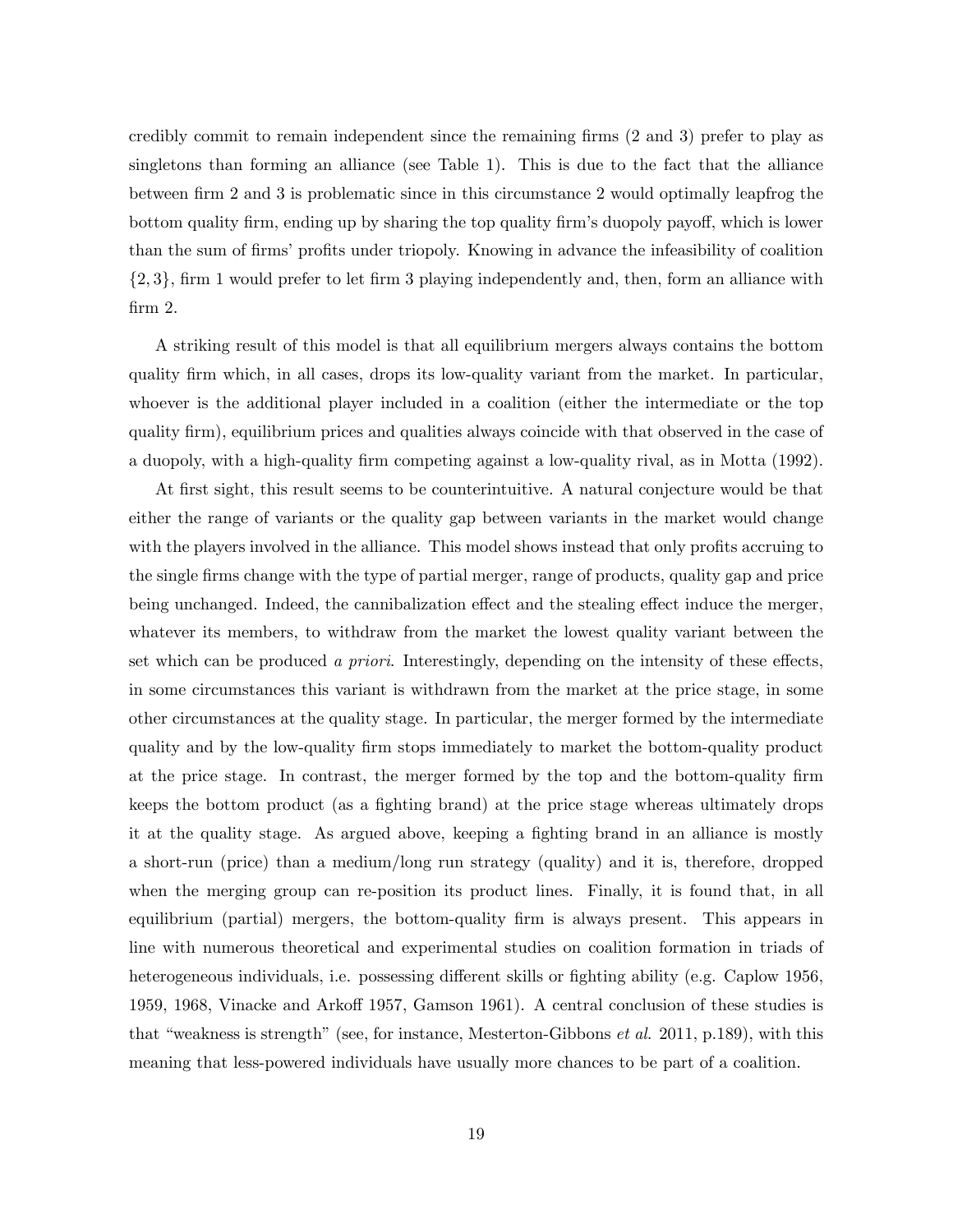The results of this coalition formation game confirms that the most likely mergers occur between intermediate and bottom-quality producers, with the premium quality brands preferably running alone. This is the case of some top car producers (as, for instance, Daimler-Benz) whose only participation is in a few specific projects. What the model results also indicate, is that mergers between intermediate and bottom quality Örms, as those occurred between Volkswagen and Skoda, or between Fiat and Chrysler in the automotive industry, should be the norm. In these cases the intermediate quality product is withdrawn from the market, which can be interpreted saying that of all products sold by the merger have a tendency to converge towards the same level of quality of their premium brand products. The model also stresses how also the mergers between top and bottom quality firms are likely, as for instance those recently occurred between generics pharmaceutical manufacturers and premium brand pharmaceutical companies. The model results just suggest that in this case the bottom quality products can be proÖtably retired from the market to soften the competition among remaining goods.

# 7 Concluding Remarks

The rationale underlying many of the result presented in this paper can be found in the nature of competition among vertically differentiated firms. Indeed, in any cartel or merger, the optimal set of products to market is defined by balancing the cannibalization effect within the coalition with the *stealing effect* occurring between a coalition and the firms outside. It was shown that the bottom quality variant in a group of colluding firms is kept on sale in the market only when such a cartel needs it as a sort of *fighting brand* to protect itself from all lower quality variants sold by the fringe of competitors. In any other case a cartel prefers to withdraw from the market all its low quality variants. In this way firms can soften price competition in the market and magnify the quality differentiation between the variants remained on sale. This view seems in line with the empirical findings, where mergers emphasize "product differentiation" among merging firms as well as with respect to their outside rivals. Partial mergers can, therefore be viewed as a means to enhance the *dynamic* competition for the market and to reduce the static competition in the market.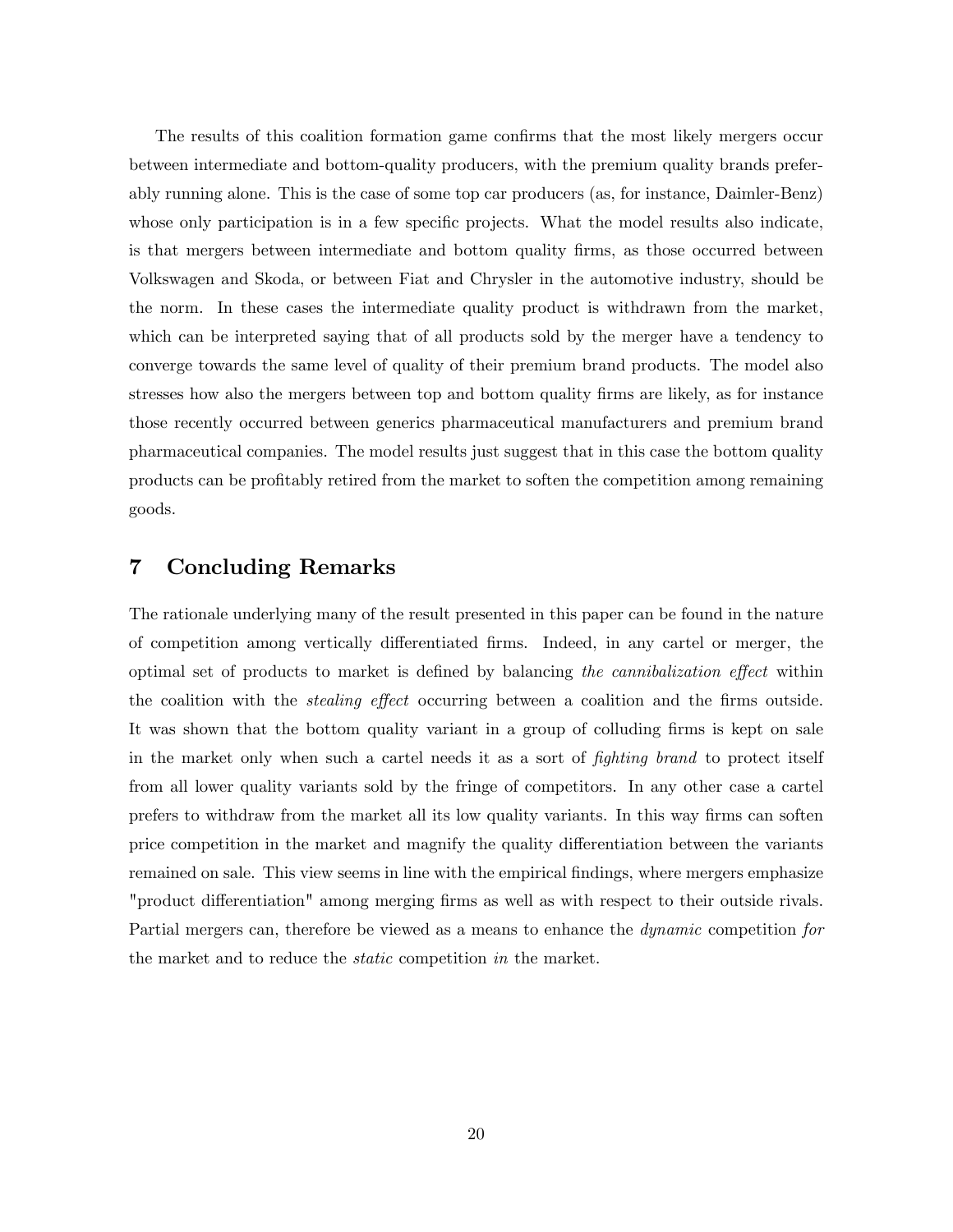# 8 Omitted Proofs

Proof of Proposition 1. (Gabszewicz et al. 2016a). Take a generic *intermediate* cartel of  $h \leq n - 2$  firms initially selling variants

$$
q_k, q_{k+1}, q_{k+2}, ..., q_{k+h}
$$

and competing, both with a left-hand fringe of independent firms selling lower quality variants  $q_1, q_2, ..., q_{k-1}$  and with a righ-hand fringe selling, alternatively, higher quality variants  $q_{k+h+1}, q_{k+h+2}, ..., q_n$ . Using expressions (14)-(16) the optimal-replies of the firms in the cartel are

$$
p_{k}^{pc}(p_{k-1}, p_{k+1}) = \frac{\frac{1}{2}p_{k-1}(q_{k+1} - q_k) + p_{k+1}(q_k - q_{k-1})}{(q_{k+1} - q_{k-1})}
$$
  
\n
$$
p_{k+1}^{pc}(p_k, p_{k+2}) = \frac{p_k(q_{k+2} - q_{k+1}) + p_{k+2}(q_{k+1} - q_k)}{(q_{k+2} - q_k)}
$$
  
\n
$$
p_{k+2}^{pc}(p_{k+1}, p_{k+3}) = \frac{p_k(q_{k+3} - q_{k+2}) + p_{k+3}(q_{k+2} - q_{k+1})}{(q_{k+3} - q_{k+1})}
$$
  
\n
$$
p_{k+h}^{pc}(p_{k+h-1}, p_{k+h+1}) = \frac{p_{k+h-1}(q_{k+h+1} - q_{k+h}) + \frac{1}{2}p_{k+h+1}(q_{k+h} - q_{k+h-1})}{q_{k+h+1} - q_{k+h-1}}.
$$

where only the two extreme firms  $k$  and  $k + h$  in the cartel are directly competing with the firms outside. Without loss of generality, take a generic firm inside the cartel producing an intermediate variant (i.e neither the bottom nor the top quality within the cartel), say firm  $k + 1$ . Using both the optimal reply of firm  $k + 1$  and those of the firms connected to it (i.e. firms k and  $k + 2$ ) and re-arranging, we obtain the optimal replies of these three firms as functions of  $p_{k-1}$  and  $p_{k+3}$  only.

$$
\tilde{p}_k = p_k^{pc}(p_{k-1}, p_{k+3}) = \frac{1}{2} \frac{p_{k-1}(q_{k+3} - q_k) + 2p_{k+3}(q_k - q_{k-1})}{q_{k+3} - q_{k-1}},
$$
\n
$$
\tilde{p}_{k+1} = p_{k+1}^{pc}(p_{k-1}, p_{k+3}) = \frac{1}{2} \frac{p_{k-1}(q_{k+3} - q_{k+1}) + 2p_{k+3}(q_{k+1} - q_{k-1})}{q_{k+3} - q_{k-1}},
$$
\n
$$
\tilde{p}_{k+2} = p_{k+2}^{pc}(p_{k-1}, p_{k+3}) = \frac{1}{2} \frac{p_{k-1}(q_{k+3} - q_{k+2}) + 2p_{k+3}(q_{k+2} - q_{k-1})}{q_{k+3} - q_{k-1}}.
$$

Using the above, we can easily compute the optimal market share of firm  $(k + 1)$  as

$$
D_{k+1}(\tilde{p}_k, \tilde{p}_{k+1}, \tilde{p}_{k+2}) = \frac{\tilde{p}_{k+2} - \tilde{p}_{k+1}}{q_{k+2} - q_{k+1}} - \frac{\tilde{p}_{k+1} - \tilde{p}_k}{q_{k+1} - q_k} = 0
$$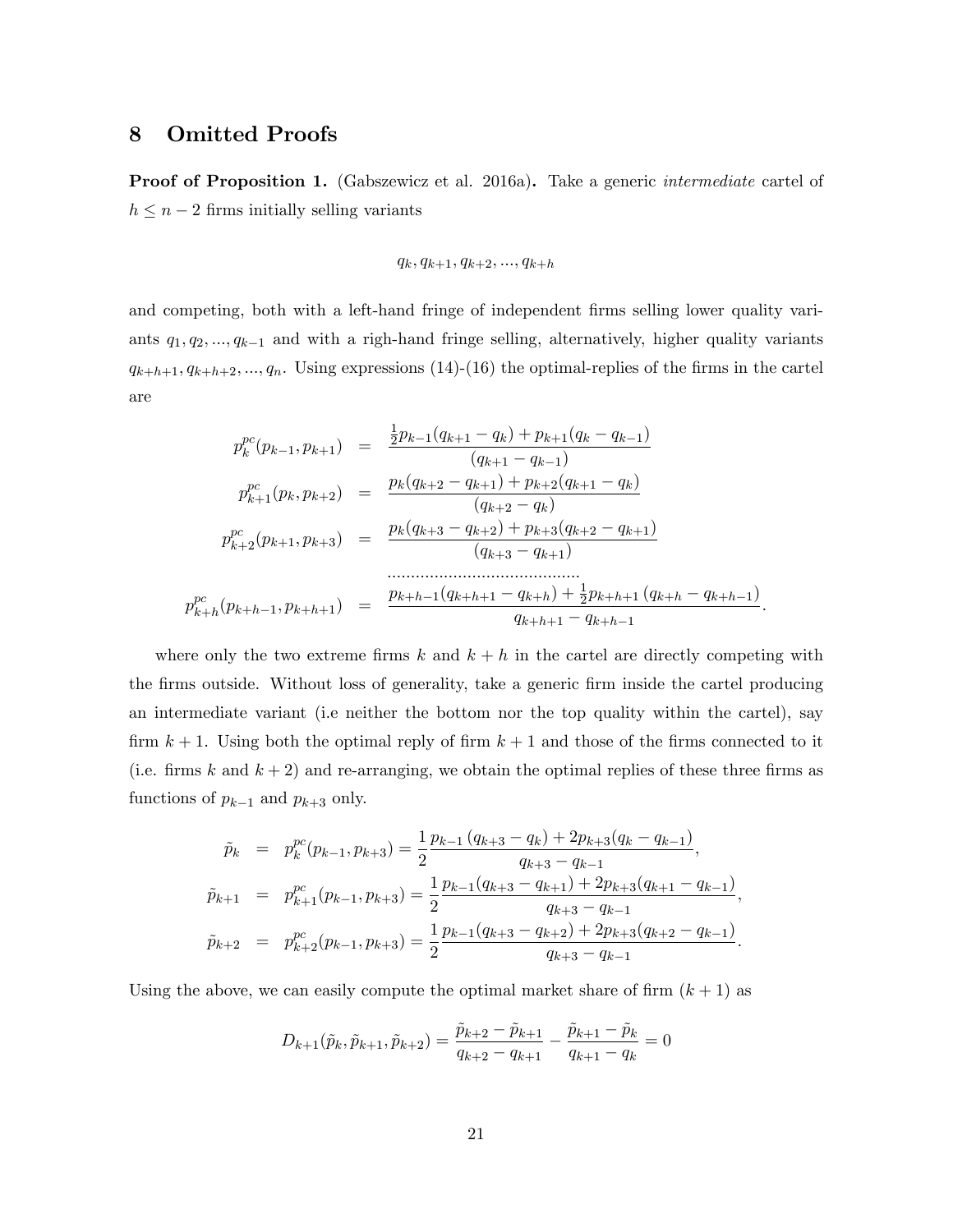which proves that under partial collusion every intermediate firm of an *intermediate* cartel obtains zero market share. Repeating now the same procedure for the firm producing the lowest quality in the cartel (here firm  $k$ ), we obtain instead that

$$
D_k(\tilde{p}_k, \tilde{p}_{k+1}, \tilde{p}_{k-1}) = \frac{\tilde{p}_{k+1} - \tilde{p}_k}{q_{k+1} - q_k} - \frac{\tilde{p}_k - \tilde{p}_{k-1}}{q_k - q_{k-1}} = \frac{1}{2} \frac{\tilde{p}_{k-1}}{(q_k - q_{k-1})} > 0
$$

for  $\tilde{p}_{k-1} > 0$ . Finally, computing the optimal replies of the highest quality firm in the cartel, i.e. firm  $(k + h)$ , and of the firms directly connected to it, we obtain

$$
\tilde{p}_{k+h-1}(p_{k+h-2}, p_{k+h}) = \frac{p_{k+h-2}(q_{k+h-1} - q_{k+h-2}) + p_{k+h}(q_{k+h-1} - q_{k+h-2})}{q_{k+h} - q_{k+h-2}}
$$
\n
$$
\tilde{p}_{k+h}(p_{k+h-1}, p_{k+h+1}) = \frac{p_{k+h-1}(q_{k+h+1} - q_{k+h}) + \frac{1}{2}p_{k+h+1}(q_{k+h} - q_{k+h-1})}{q_{k+h+1} - q_{k+h-1}}
$$
\n
$$
\tilde{p}_{k+h+1}(p_{k+h}, p_{k+h+2}) = \frac{1}{2} \frac{p_{k+h}(q_{k+h+2} - q_{k+h+1}) + p_{k+h+2}(q_{k+h+1} - q_{k+h})}{q_{k+h+2} - q_{k+h}}.
$$

Using the above,

$$
D_{k+h}(\tilde{p}_{k+h-1}, \tilde{p}_{k+h}, \tilde{p}_{k+h+1}) = \frac{\tilde{p}_{k+h+1} - \tilde{p}_{k+h}}{q_{k+h+1} - q_{k+h}} - \frac{\tilde{p}_{k+h} - \tilde{p}_{k+h-1}}{q_{k+h} - q_{k+h-1}} =
$$
  

$$
= \frac{1}{2} \frac{\tilde{p}_{k+h+1}}{(q_{k+h} - q_{k+h-1})} > 0.
$$

showing that only the variants produced by the two firms at the extremes of this (generic) intermediate cartel are sold at prices implying positive market shares. Exactly the same procedure proves that, in a top cartel, only the highest and the lowest quality variants initially sold by the cartel remain on sale.

Finally, let us consider a *bottom cartel*, i.e. a cartel formed by firms  $1, 2, ..., h$  initially selling h variants  $q_1, q_2, \ldots, q_h$  and competing with  $(n - h)$  independent firms selling the higher quality variants  $q_{h+1}, q_{h+2}, ..., q_n$ . Again, we can apply the same argument used above to show that every firm in the *interior* of the cartel (i.e neither selling the lowest quality nor the highest quality variant in the cartel) obtains zero market share. Also, for the top quality firm in the cartel (here firm h), we obtain that  $D_h(\tilde{p}_h, \tilde{p}_{h-1}, \tilde{p}_{h+1}) > 0$ . Finally, when considering a firm selling the lowest quality variant in any bottom cartel, its market share simply writes as:

$$
D_1(p_2, p_1) = \frac{p_2 - p_1}{q_2 - q_1} - \frac{p_1}{q_1},
$$

that, using firm's 1 optimal collusive reply  $p_1^{pc}$  $_1^{pc}(p_2) = \frac{q_1}{q_2}p_2$ , becomes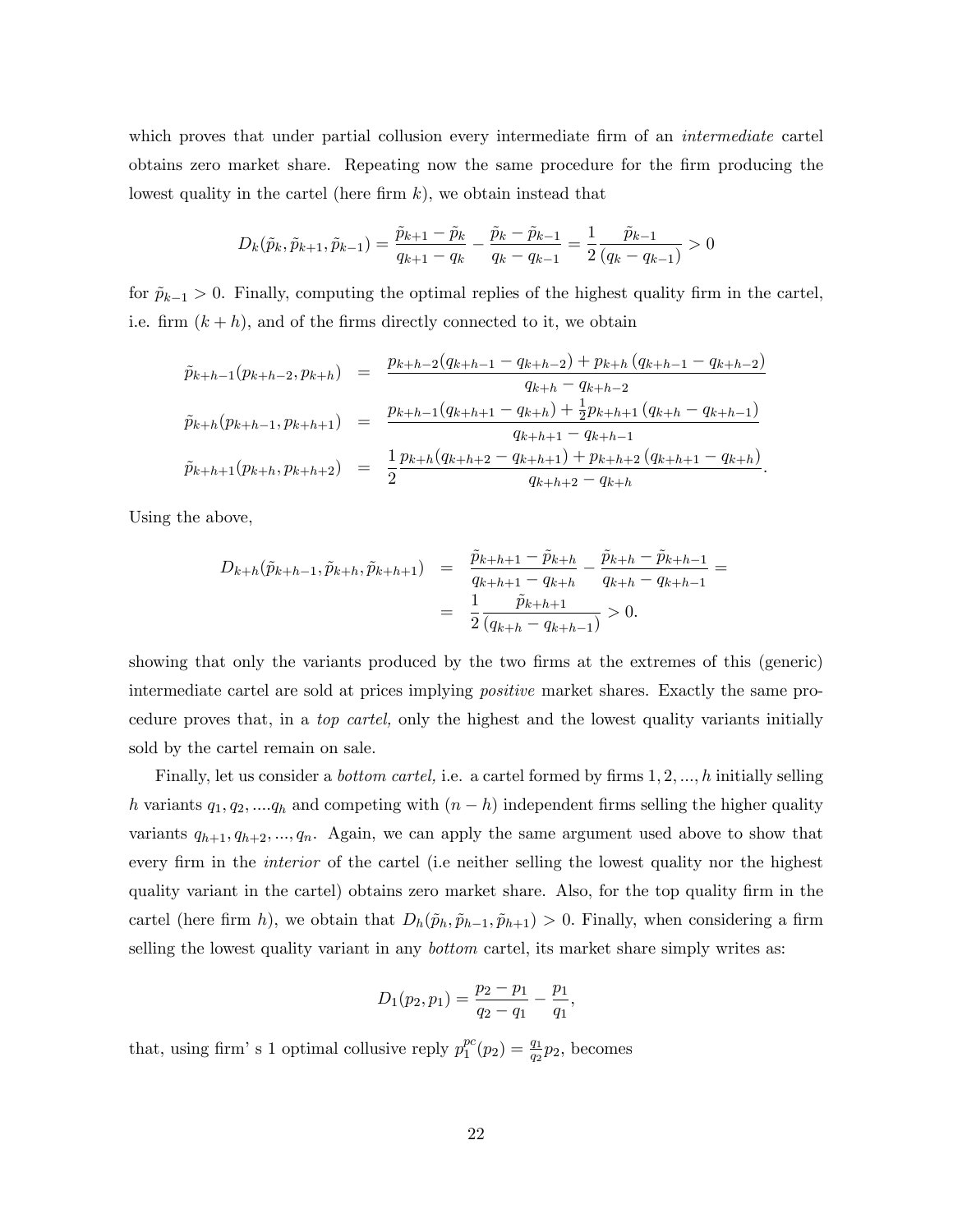$$
D_1(p_2, \tilde{p}_1) = \frac{p_2 - \frac{q_1}{q_2}p_2}{q_2 - q_1} - \frac{\frac{q_1}{q_2}p_2}{q_1} = 0,
$$

showing that, differently from other cartels, a *bottom cartel* optimally produces only its topquality variant  $q_h$ . Q.E.D.

**Proof of Proposition 4.** Under equispaced variants, from  $(6)$ , for all  $k = 1, 2, ..., n$ best-replies are

$$
p_k = \frac{1}{4}(p_{k+1} + p_{k-1})
$$

which can be written as a second-order difference equation as

$$
p_{k+1} - 4p_k + p_{k-1} = 0,
$$

with complementary function

$$
Ab^{k+1} - 4Ab^k + Ab^{k-1} = 0.
$$

and whose associated characteristic function possesses two distinct real roots given by

$$
b_1 = 2 + \sqrt{3}, \, b_2 = 2 - \sqrt{3},
$$

implying

$$
p_k = A_1 b_1^k + A_2 b_2^k. \tag{20}
$$

Moreover, using the fact that for the bottom quality firm,

$$
p_1 = \frac{1}{4}p_2 = \frac{1}{4}(p_2 + p_0)
$$

we can set

$$
p_0 = A_1 b_1^0 + A_2 b_2^0 = A_1 + A_2 = 0
$$

implying

$$
A_2 = -A_1. \tag{21}
$$

Finally, using the fact that for the top quality firm

$$
p_n = \frac{1}{2}(p_{n-1} + \beta \tau)
$$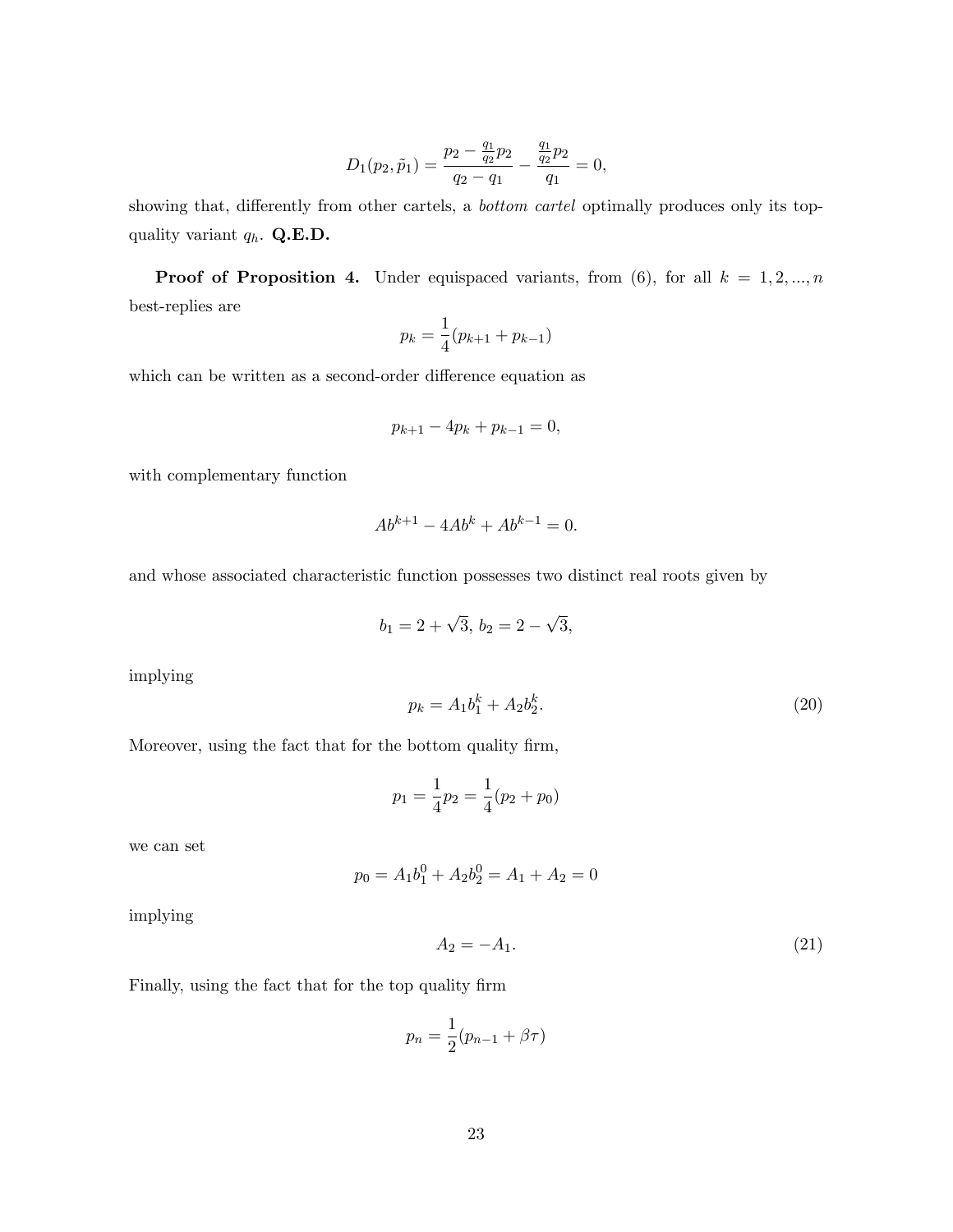we just write

$$
2p_n - p_{n-1} = \beta \tau
$$

that implies

$$
p_{n-1} = A_1 b_1^{n-1} + A_2 b_2^{n-1} = A_1 (b_1^{n-1} - b_2^{n-1}) = 2A_1 (b_1^n - b_2^n) - \beta \tau
$$

from which

$$
A_1 \left(b_1^{n-1} - b_2^{n-1}\right) - 2A_1 \left(b_1^{n} - b_2^{n}\right) + \beta \tau = 0
$$

and, then,

$$
A_1 = \frac{\beta \tau}{\left(2b_1^n - 2b_2^n - b_1^{n-1} + b_2^{n-1}\right)}
$$

As a final step, we insert coefficients  $A_1$  and  $A_2$  in (20), obtaining

$$
p_k^* = A_1 (b_1)^k + A_2 (b_2)^k = A_1 (b_1)^k - A_1 (b_2)^k = \frac{\beta \tau (b_1^k - b_2^k)}{\sqrt{3}b_1^n + \sqrt{3}b_2^n},
$$

for every  $k = 1, 2, ..., n$  and  $b_1 = (2 + \sqrt{3})$  and  $b_2 = (2 - \sqrt{3})$ , which concludes the proof. Q.E.D.

### REFERENCES

Berry, S. and J. Waldfogel, (2001). "Do Mergers increase product varieties", *Quarterly Journal* of Economics, 116, 1009-1025.

Bloch, F. (1995). "Endogenous Structures of Associations in Oligopolies", Rand Journal of Economics, 26, 537-556.

Bloch, F. (1996). "Sequential Formation of Coalitions with Fixed Payoff Division", Games and Economic Behaviour, 14, 90-123.

Bloch, F, van den Nouweland, A., (2014) "Expectation Formation Rules and the Core of Partition Function Games", Games and Economic Behavior, 88, 339-353.

Bos, I., Marini, M. A. (2016), "Sustaining Price Collusion in Vertically Differentiated Oligopolies", mimeo.

Byrne, D. P., (2015),"The impact of consolidation on cable TV prices and product quality", International Economic Review, 56, 805–850.

Brekke, K. R., Siciliani, L., Straume, O. R. (2014), "Horizontal Mergers and Product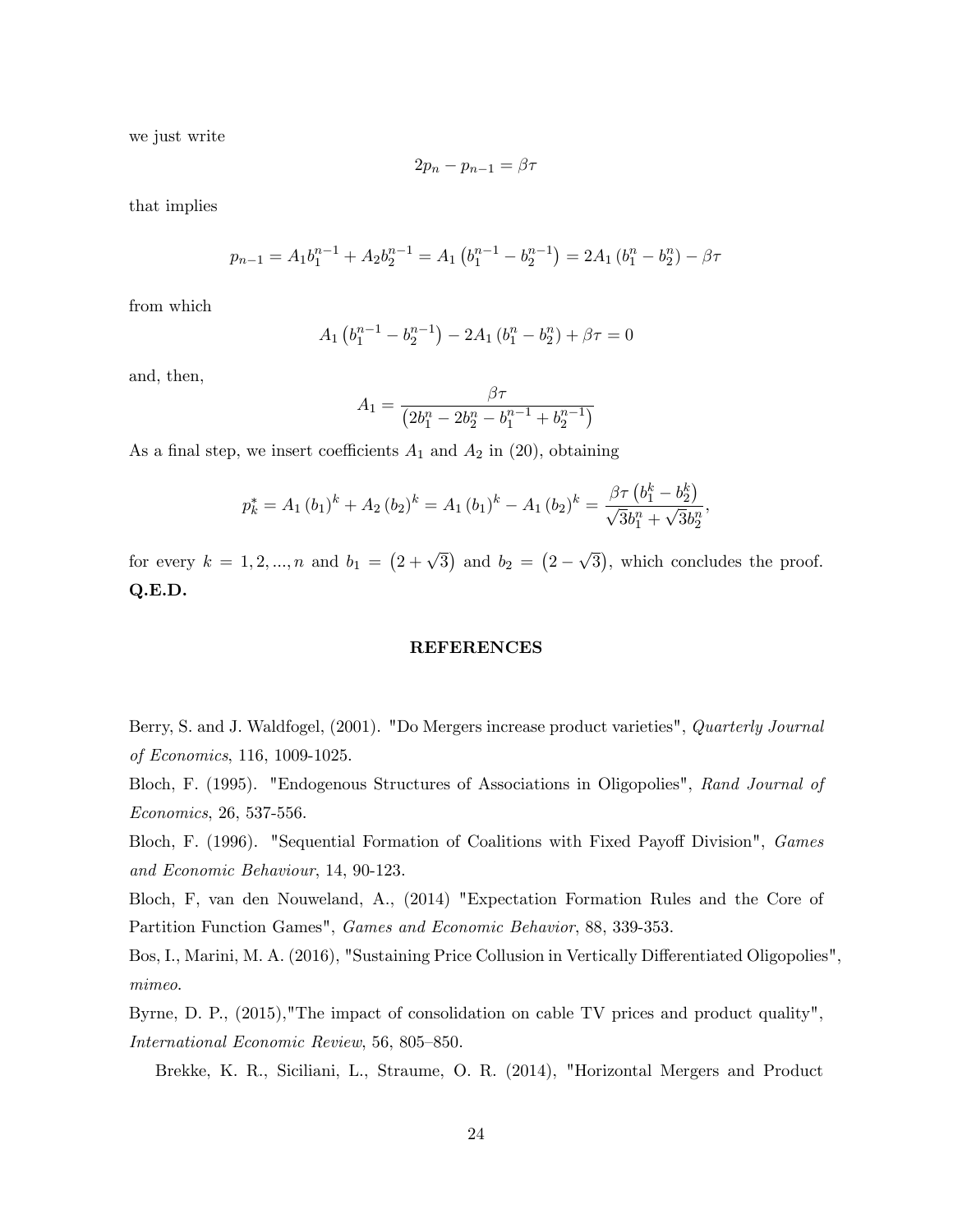Quality", NHH Discussion Paper, February 2014.

Caplow, T. (1956). "A Theory of Coalitions in the Triad", American Sociological Review, 21, 489-493.

Caplow, T. (1959). "A Theory of Coalitions in the Triad", American Journal of Sociology, 64, 488-493.

Caplow, T. (1968). Two Against One: Coalitions in Triads, Prentice-Hall, Englewood Cliff, NJ.

Cesi, B., (2010), "Mergers under Minimum Quality Standard: a Note", Economics Bulletin, 30, 4, 3260-66.

Chen Y. and M. Schwartz (2013), "Product Innovation Incentives: Monopoly vs. Competition", Journal of Economics & Management Strategy, 22, 3, 513-528.

Chu, C. S., "The Effect of Satellite Entry on Cable Television Prices and Product Quality", RAND Journal of Economics, 2010, 41, 730-764.

Crawford, G. S., Shum, M. (2006), "The Welfare Effects of Endogenous Quality Choice: the Case of Cable Television", mimeo, University of Arizona.

Currarini, S., M. A., Marini, (2015) "Coalitional Approaches to Collusive Agreements in Oligopoly Games", The Manchester School, 83, 3, 253-287.

Demange, G. (1994), "Intermediate preferences and stable coalition structures", *Journal of* Mathematical Economics, 23, 45-58.

Deneckere, R. and Davidson, C., (1985), "Incentive to form coalitions with Bertrand competition", Rand Journal of Economics, 16 , pp.473-486.

Draganska, M., Mazzeo, M., Seim, K., (2009) "Beyond Plain Vanilla: Modeling Joint Product Assortment and Pricing Decisions", Quantitative Marketing and Economics, 7, 105-146.

Ecchia, G. and L. Lambertini (1997), "Minimum Quality Standards and Collusion," Journal of Industrial Economics, 45, 1, 101-13.

Einav, L. (2010) "Not all Rivals Look Alike: Estimating an equilibrium Model of the Release Date Timing Game", *Economic Inquiry*, 48, 2, 369–390.

Fan, Y. (2013), "Ownership consolidation and product characteristics: A study of the U.S. daily newspaper market", American Economic Review, 103, 1598–1628.

Friedman, J.W. (1989), Game Theory with Applications to Economics. Oxford, Oxford University Press.

Gabszewicz, J. J., J-F. Thisse. (1979) Price Competition, Quality and Income Disparities. Journal of Economic Theory, 20, 340-359.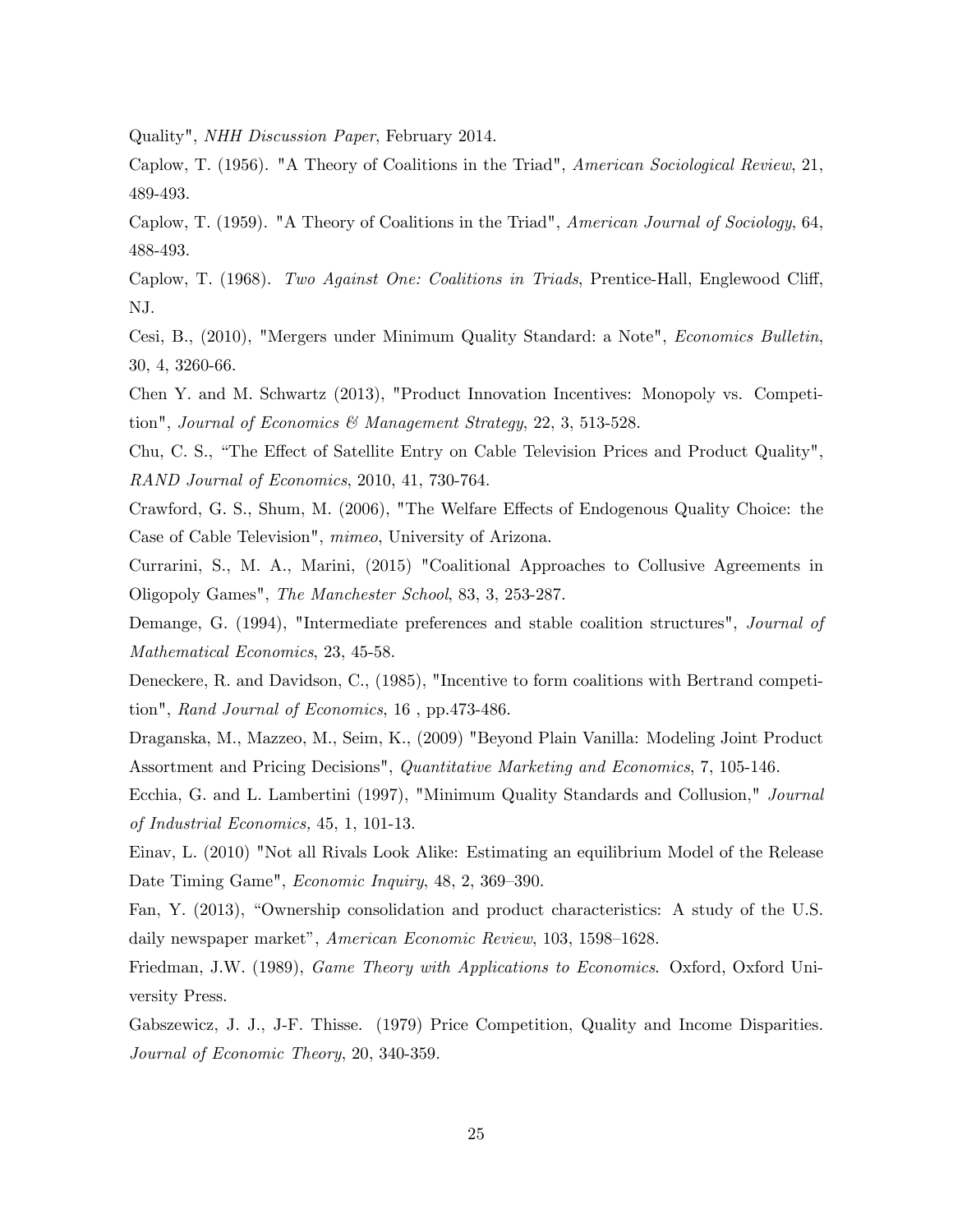Gabszewicz, J. J., J-F. Thisse. (1980) Entry (and Exit) in a Differentiated Industry. *Journal* of Economic Theory, 22, 327-338.

Gabszewicz, J. J., A. Shaked, J. Sutton, J-F. Thisse, (1986). "Segmenting the Market: the Monopolist's Optimal Product Mix" Journal of Economic Theory, 39, 2, 273-289.

Gabszewicz, J. J., X. Y.,Wauthy (2002). "Quality Underprovision by a Monopolist when Quality is not Costly" Economics Letters, 77, 1, 65-72.

Gabszewicz J.J., Marini, M. A. and Tarola, O. (2015), "Alliance Formation in Vertically Differentiated Markets", *CORE Discussion Papers*, 30/2015, Université Catholique de Louvain, Louvain-la-Neuve, Belgium.

Gabszewicz J.J., Marini, M. A. and Tarola, O. (2016a), "Vertical Differentiation and Collusion: Proliferation or Cannibalization?", Research in Economics, forthcoming.

Gabszewicz J.J., Marini, M. A. and Tarola, O. (2016b), "Core Existence in Vertically Differentiated Markets", Economics Letters, 149, 28-32.

Gamson, W. A. (1961). "A Theory of Coalitions in the Triad", American Sociological Review, 21, 489-493.

Gandhi, A., Froeb, L., Tschanz, S., & Werden, G. (2008) "Post-merger product repositioning", Journal of Industrial Economics, 56, 49–67.

George, L.  $(2007)$ . "What's fit to print: the effect of ownership concentration on product variety in daily newspapers markets", Information Economics and Policy, 19, 285-303.

Giraud-Heraud, E., H. Hammoudi, M. Mokrane, (2003), "Multiproduct Firm Behaviour in a Differentiated Market", *Canadian Journal of Economics*, 36, 1, 41-61.

Hackner, J. (1994). "Collusive pricing in markets for vertically differentiated products", International Journal of Industrial Organization, 12, 2, 155-177.

Hart S, M. Kurz (1983), "Endogenous Formation of Coalitions", Econometrica, 52, 1047-1064. Johnson J. P, Myatt, D. (2003), "Multiproduct Quality Competition: Fighting Brands and Product Line Pruning," American Economic Review, 93, 748-774.

Lambertini, L. (2000) "Technology and Cartel Stability under Vertical Differentiation", German Economic Review, 1, 4, 421-444.

Lambertini, L., S. Poddar and D. Sasakic (2002). "Research joint ventures, product differentiation, and price collusion", *International Journal of Industrial Organization* 20, 829–854.

Lee, J. (2013) "Endogenous Product Characteristics in Merger Simulation: A Study of the U.S. Airline Industry", mimeo.

Lommerud, K. and Sorgard, L. (1997), "Merger and Product Range Rivalry,", International Journal of Industrial Organization, 16, 1, 21-42.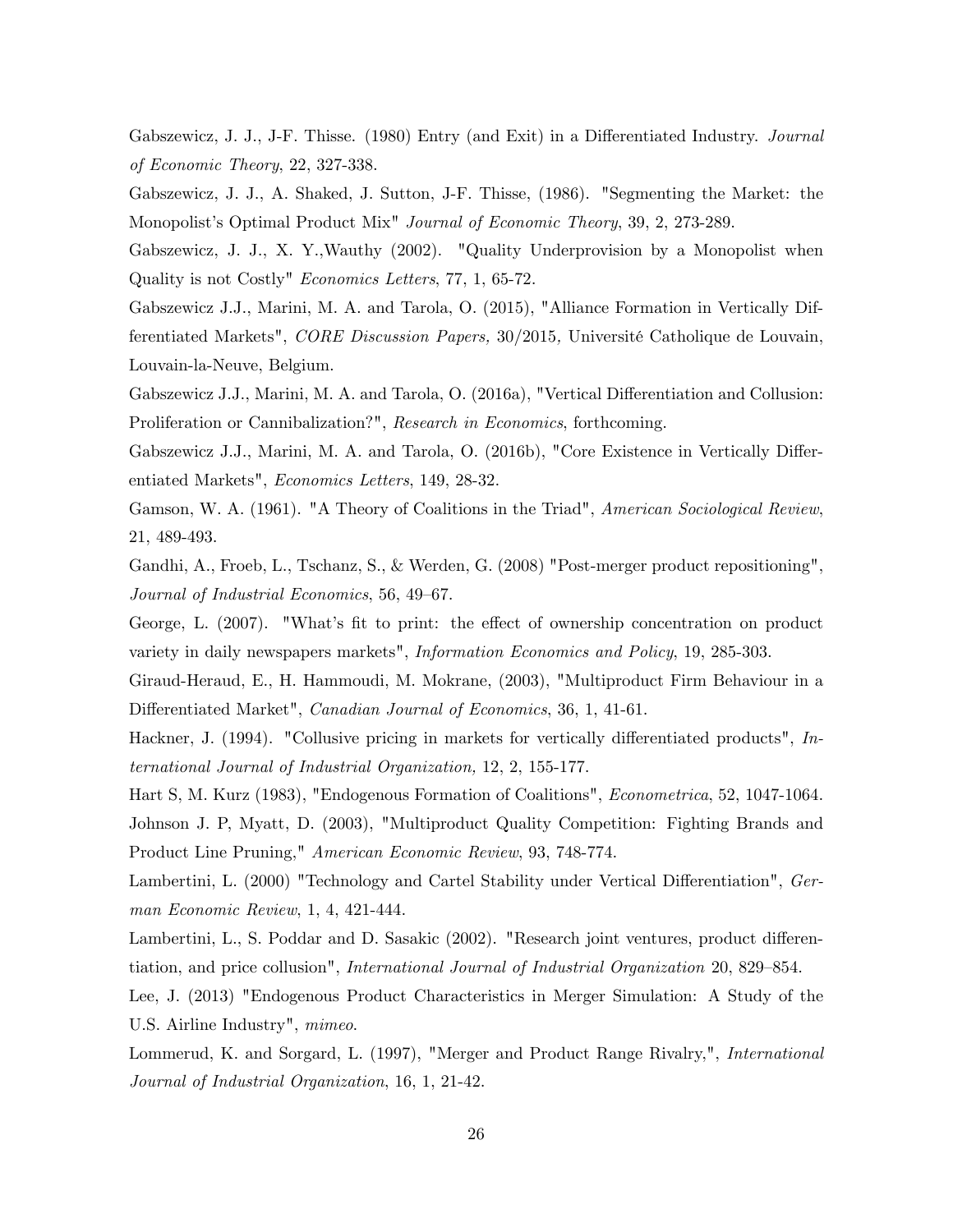Marini, M. A. (2009) "Games of Coalition & Network Formation: a Survey", in Naizmada A.K. et al. (eds.). Networks, Topology and Dynamics. Lectures Notes in Economics & Mathematical Systems, 613, 67-93, Berlin Heidelberg, Springer-Verlag.

Marini, M. A., Petit M. L., Sestini R. (2014), "Strategic Timing in R&D Agreements", Economics of Innovation and New Technology, 23, 3, 274-303.

Martin, S., (1995). "R&D Joint ventures and tacit product market collusion", *European Jour*nal of Political Economy,  $11, 733-741$ .

Mesterton-Gibbons, M., , S. Gavriletz, G. Janko, E. Akcay, (2011), "Models of Coalition or Alliance Formation", Journal of Theretical Biology, 274, 187-204.

Mazzeo, M., (2002), "Product Choice and Oligopoly Market Structure," Rand Journal of Economics, 33, 221-242.

Mazzeo, M., (2003), "Competition and service quality in the U.S. airline industry", Review of Industrial Organization,  $22, 275-296$ .

Mc Millan, M.,  $(2012)$ . "Quality collusion: news, if it ain't broke, why fix it?", Fordham Urban Law Journal, 39, 5, 1895-1942.

Moldovanu, B. (1992). "Coalition-Proof Nash Equilibrium and the Core in Three-Player Games", Games and Economic Behavior, 9, 21-34.

Motta, M., (1992). "Cooperative R&D and vertical product differentiation", *International* Journal of Industrial Organization 10,  $643-661$ .

Mussa, M. and S. Rosen (1978). "Monopoly and product quality", Journal of Economic  $Theory, 18, 301–317.$ 

Pezzino, M. (2010). "Minimum Quality Standards with More Than Two Firms Under Cournot Competition.", The IUP Journal of Managerial Economics, 8, 3, 26-45.

Peters, C. (2006) "Evaluating the performance of merger simulation: evidence from the U.S. airline industry", Journal of Law and Economics, 2006, 49  $(2)$ , 627–649.

Ray, D. and R. Vohra (1999). "A Theory of Endogenous Coalition Structures", Games and Economic Behavior, 26, 2, 286-336.

Salant, S.W., Switzer, S..and Reynolds,-R.,J. (1983), "Losses from Horizontal Merger: the Effects of an Exogenous Change in Industry Structure on Cournot-Nash Equilibrium", Quarterly Journal of Economics; 98, 2, 185-99.

Scarpa, C. (1998). "Minimum quality standards with more than two firms", *International* Journal of Industrial Organization, 16, 5, 665-676.

Seim, K. (2006), "An empirical model of firm entry with endogenous product-type choices", Rand Journal of Economics, 37, 619-640.